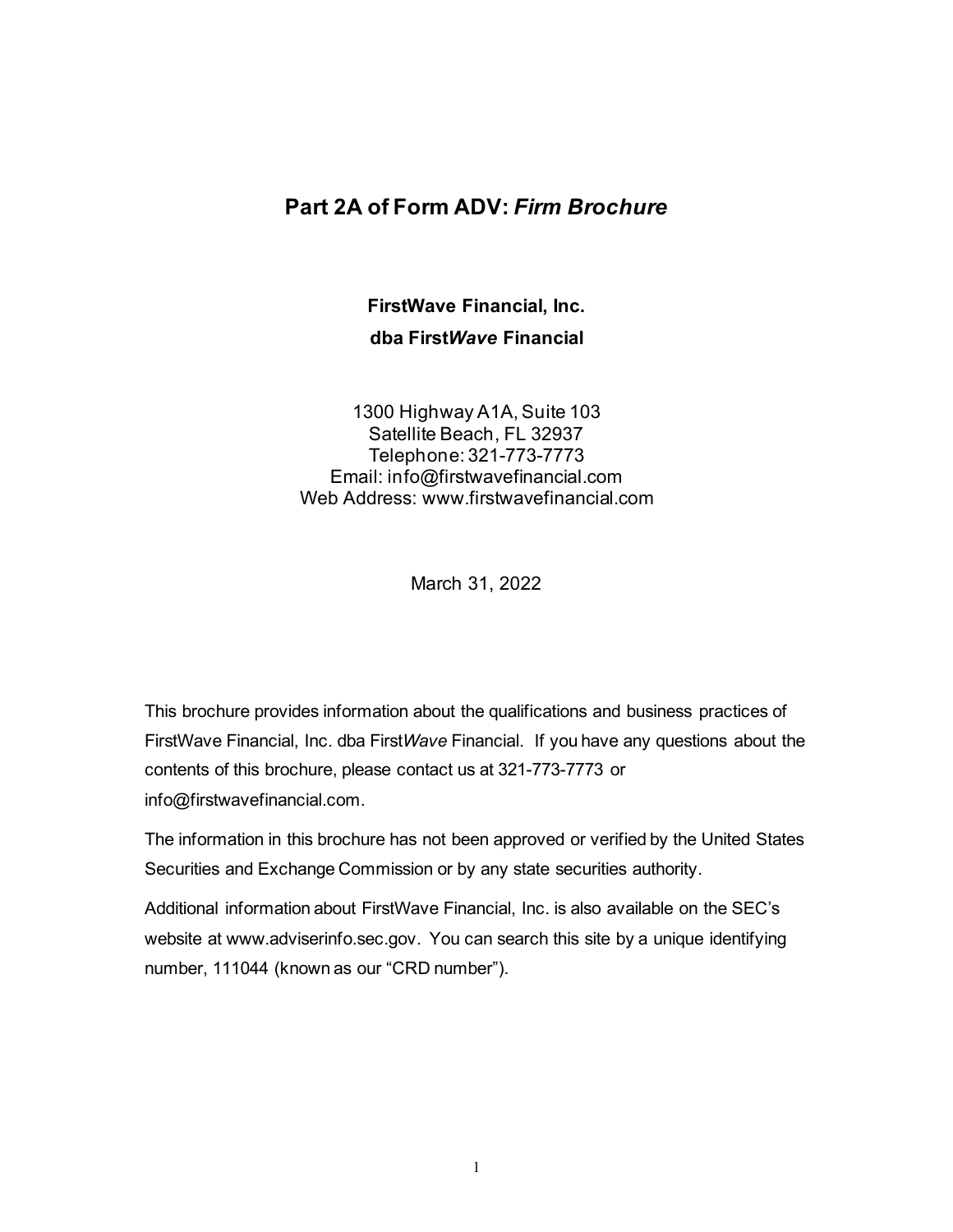# **Item 2 Material Changes**

There have not been any material changes made to this Brochure since our last annual amendment dated March 30, 2021.

Consistent with SEC rules, we will ensure that clients receive a summary of any material changes to this and subsequent Brochures within 120 days of the close of our business' fiscal year.

Furthermore, we will provide clients with other interim disclosures about material changes as necessary.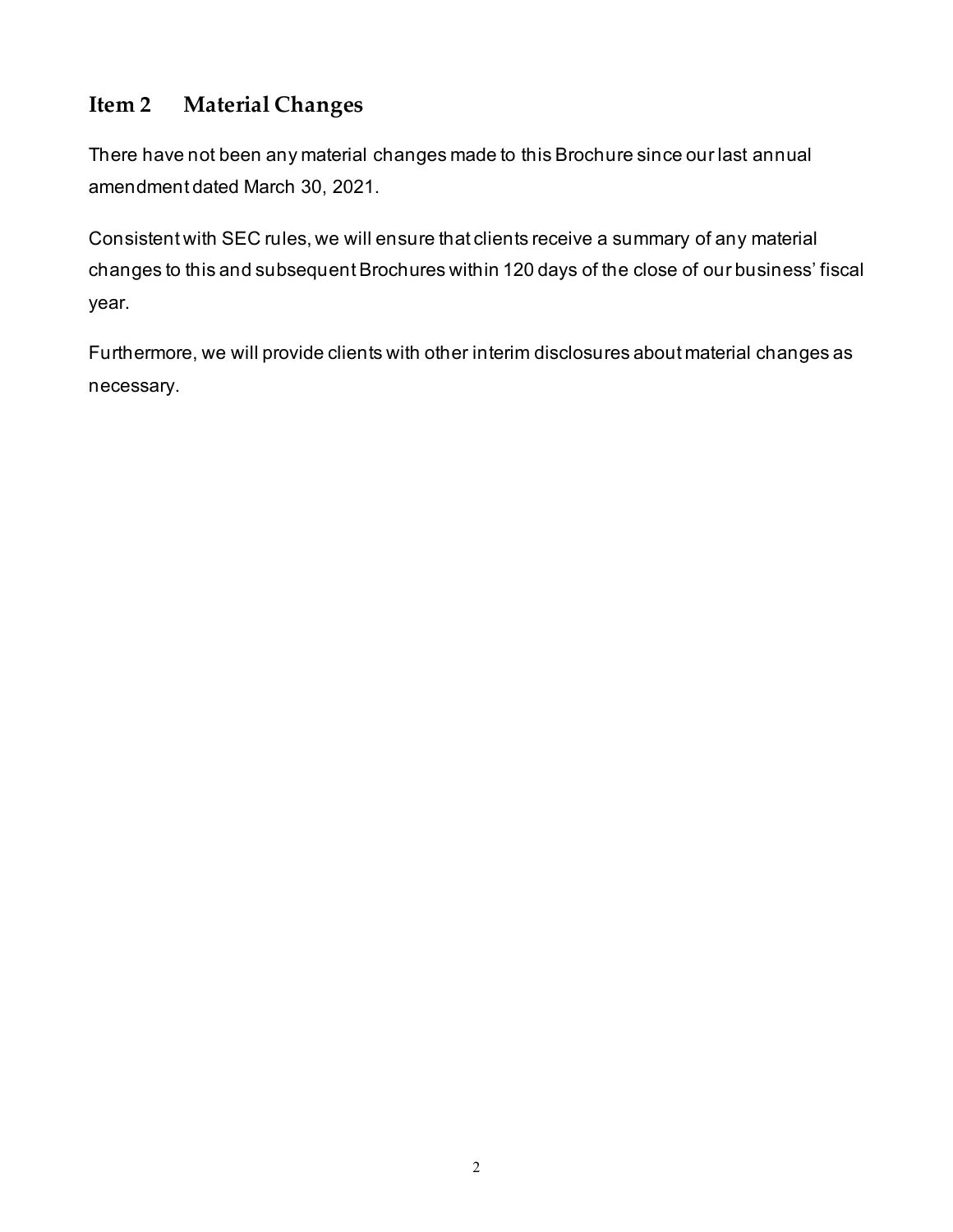| Item <sub>3</sub> | <b>Table of Contents</b>                                                              | Page           |
|-------------------|---------------------------------------------------------------------------------------|----------------|
| Item 1            | Cover Page                                                                            | 1              |
| Item 2            | <b>Material Changes</b>                                                               | $\overline{2}$ |
| Item 3            | <b>Table of Contents</b>                                                              | 3              |
| Item 4            | <b>Advisory Business</b>                                                              | 4              |
| Item 5            | Fees and Compensation                                                                 | 12             |
| Item 6            | Performance-Based Fees and Side-By-Side Management                                    | 15             |
| Item 7            | <b>Types of Clients</b>                                                               | 15             |
| Item 8            | Methods of Analysis, Investment Strategies and Risk of Loss                           | 16             |
| Item 9            | Disciplinary Information                                                              | 20             |
| Item 10           | Other Financial Industry Activities and Affiliations                                  | 20             |
| Item 11           | Code of Ethics, Participation or Interest in Client Transactions and Personal Trading | 20             |
| Item 12           | <b>Brokerage Practices</b>                                                            | 22             |
| Item 13           | <b>Review of Accounts</b>                                                             | 24             |
| Item 14           | <b>Client Referrals and Other Compensation</b>                                        | 25             |
| Item 15           | Custody                                                                               | 25             |
| Item 16           | <b>Investment Discretion</b>                                                          | 26             |
| Item 17           | <b>Voting Client Securities</b>                                                       | 27             |
| Item 18           | <b>Financial Information</b>                                                          | 29             |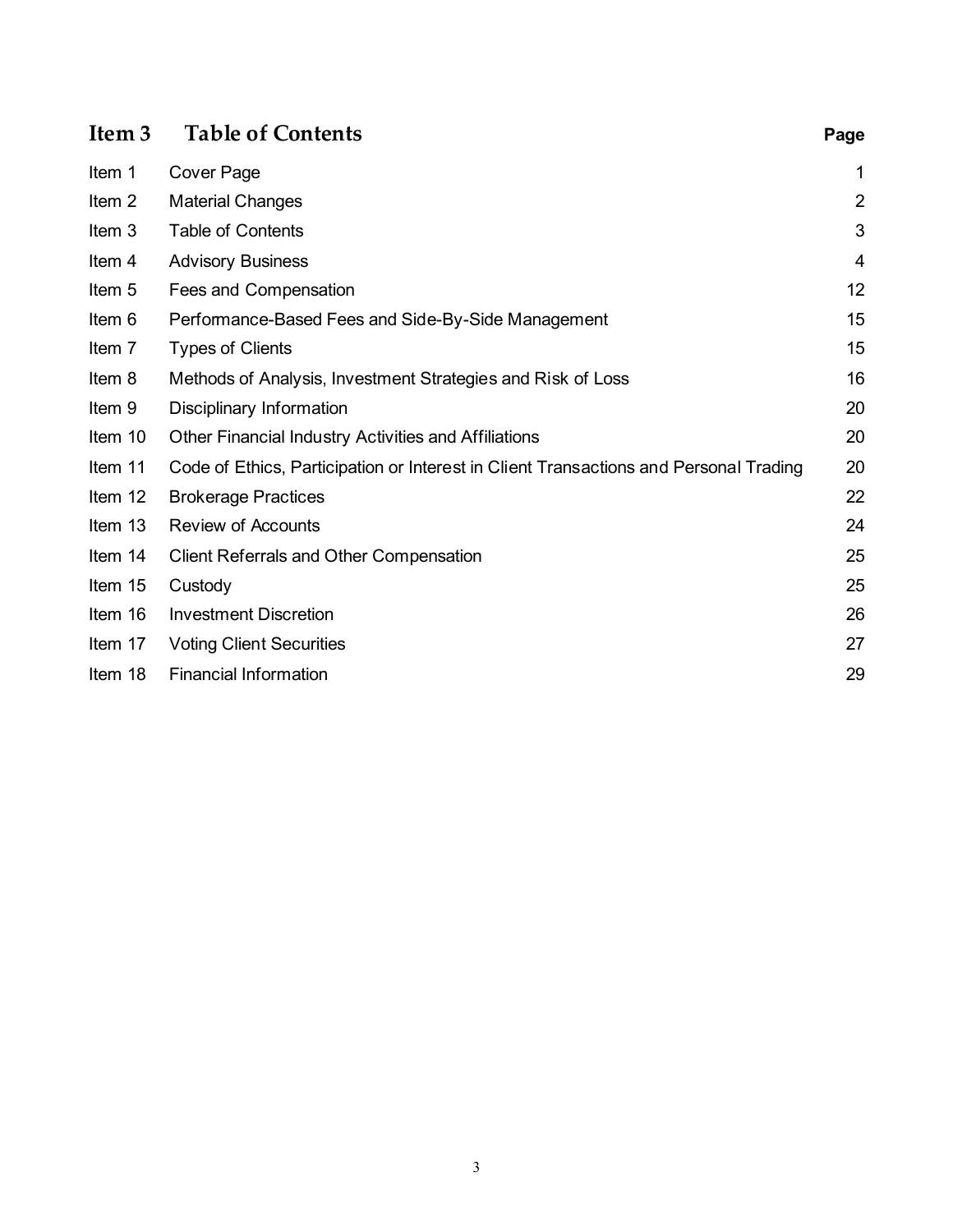## **Item 4 Advisory Business**

FirstWave Financial, Inc. ("First*Wave* Financial") is an SEC-registered investment adviser with its principal place of business located in Florida. FirstWave Financial began conducting business in 1995.

Listed below is the firm's indirect owner (i.e., those individuals and/or entities controlling 25% or more of this company).

• Laura K. Chiesman

FWF offers portfolio management, participant-directed employee benefit services, miscellaneous financial planning and other services to its clients. These services are explained below.

#### **PORTFOLIO MANAGEMENT**

FWF provides continuous advice to a client regarding the investment of client funds based on the individual needs of the client.

Through personal discussions where goals and objectives based on a client's particular circumstances are established, we help our clients develop a personal investment objective and create and manage a portfolio based on that objective. During our data-gathering process, we determine the client's individual objectives, time horizons, risk tolerance, and liquidity needs.

As appropriate, we also review and discuss a client's prior investment history, as well as family composition and background.

We will generally manage advisory accounts on a discretionary basis which means that we will implement transactions without seeking prior client consent.

Clients may impose reasonable restrictions on our discretionary authority, such as limiting the types securities or investment strategies utilized to service their account.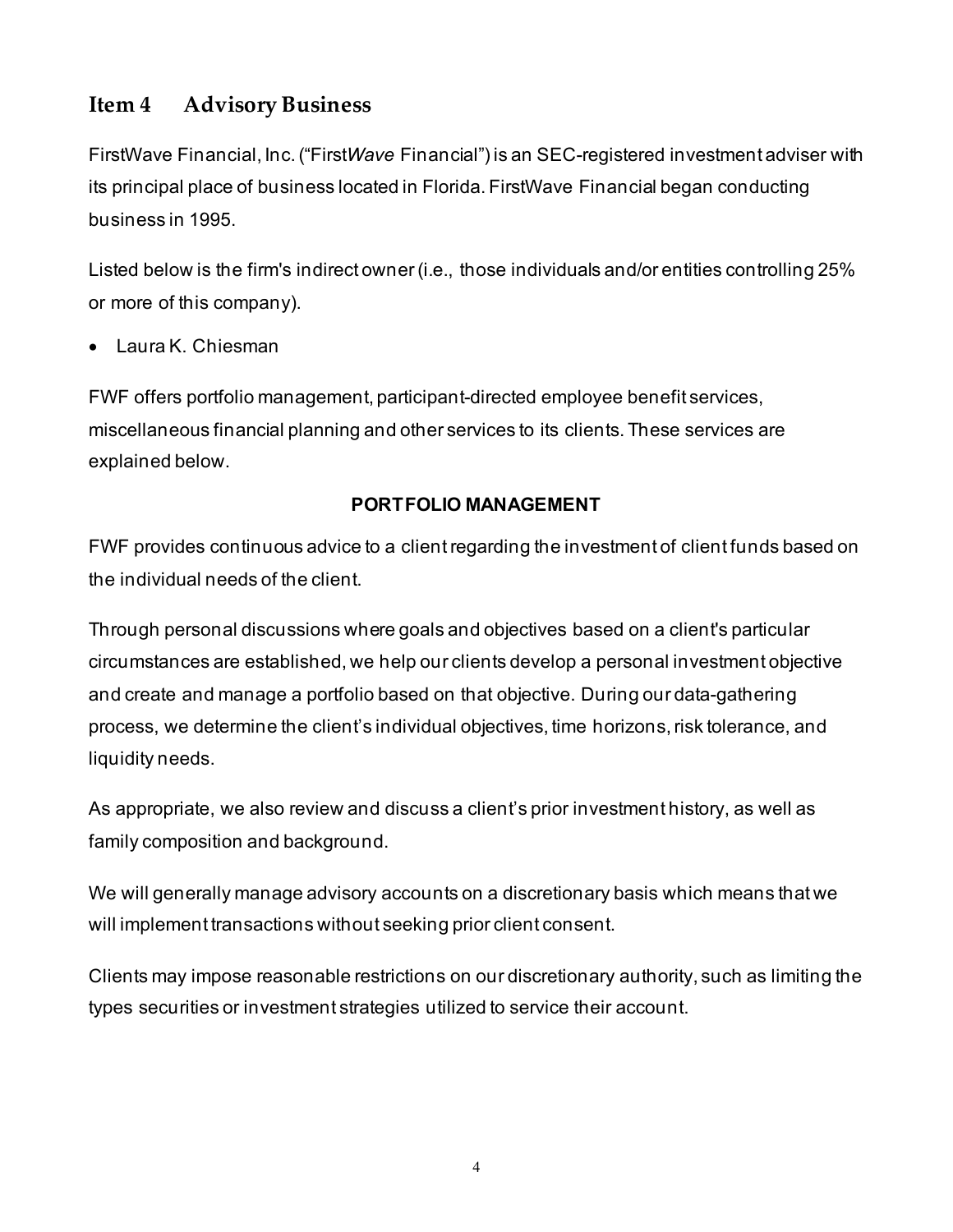Our investment recommendations consist mainly of mutual fund shares. However, clients may have other types of securities included in their portfolios when they become FWF clients. Therefore, we may also offer advice on the following securities:

- Exchange-listed securities
- Securities traded over-the-counter
- Foreign issuers
- Corporate debt securities (other than commercial paper)
- Certificates of deposit
- Municipal securities
- Fixed and Variable annuities
- Variable life insurance
- United States governmental securities
- Limited Partnerships/Unit Trusts

FWF primarily recommends target portfolios consisting of mutual funds offered by Dimensional Fund Advisors (DFA).

DFA sponsored mutual funds follow a passive asset class investment philosophy with low turnover.

Consequently, the DFA fund fees are generally lower than fees and expenses charged by other types of funds. DFA fund fees are disclosed in each fund's prospectus. We may also recommend fixed income securities to our advisory clients.

Because some types of investments involve certain additional degrees of risk, they will only be implemented/recommended when consistent with the client's stated investment objectives, tolerance for risk, liquidity and suitability.

## **PARTICIPANT-DIRECTED EMPLOYEE BENEFIT PLAN SERVICES**

FWF also provides advisory services to participant-directed employee benefit plans through a five step process called The Retirement Plan Optimizer™. FWF will develop an understanding of the plan and, based on in-depth interviews with company personnel and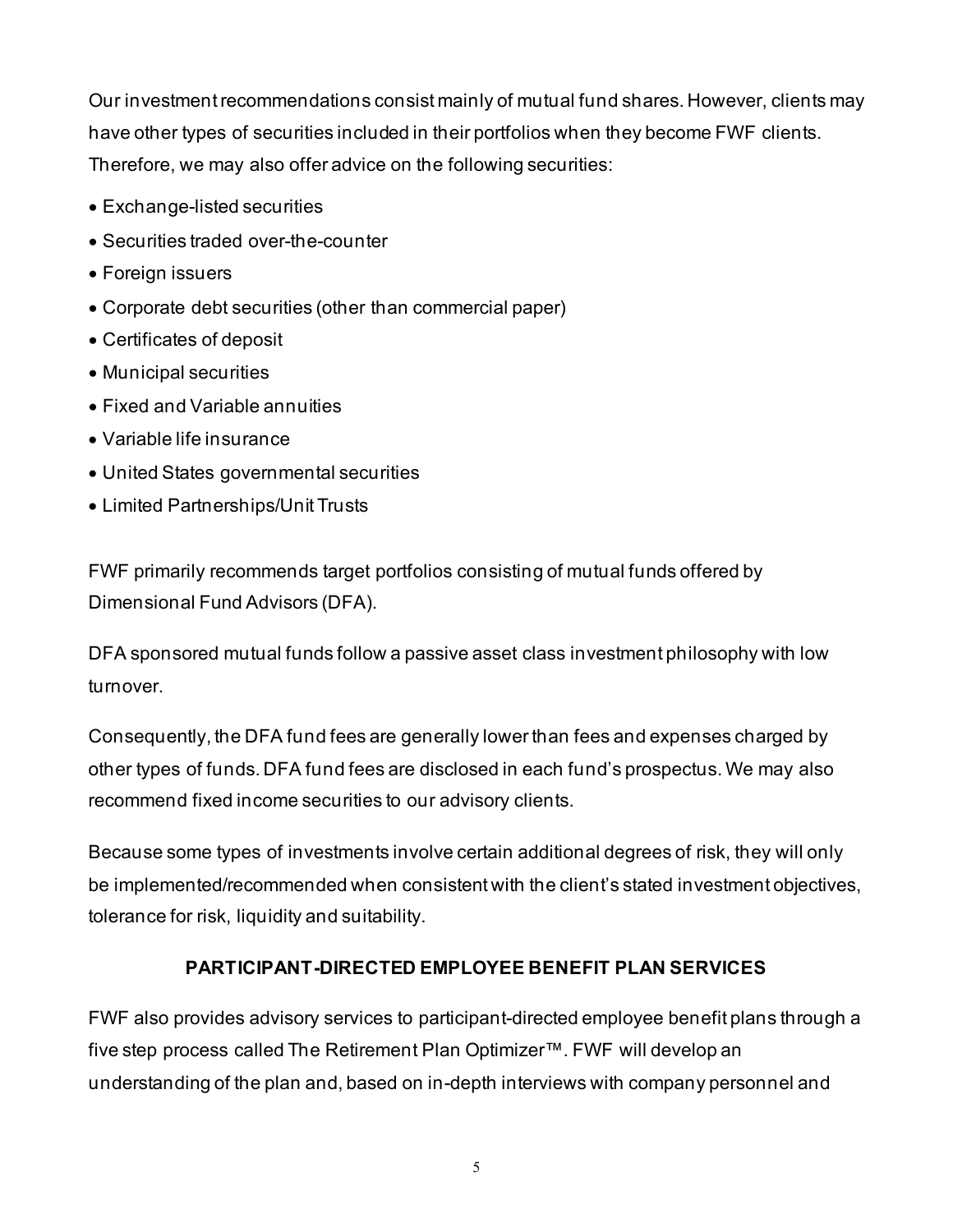reading of plan documents, will work to assist the plan sponsor in achieving their goals and objectives. A written report is provided summarizing these findings.

FWF will analyze the plan's current investment platform, and assist the plan in creating an investment policy statement defining the types of investments to be offered and the restrictions that may be imposed.

FWF will recommend investment options to achieve the plan's objectives, provide participant education meetings, and monitor the performance of the plan's investment vehicles. FWF will recommend changes in the plan's investment vehicles as may be appropriate from time to time. FWF will review the plan's investment vehicles and investment policy as necessary.

FWF utilizes the services of outside third party administrators who offer administrative services to the plans. These services are separate and distinct from the advisory service of FWF and are offered for separate and typical compensation, not included in FWF's advisory fees. FWF may determine to bear, at its sole discretion, any fees for third-party services.

#### **MISCELLANEOUS**

#### **Limitations of Financial Planning and Non-Investment Consulting/Implementation**

**Services**. FWF may provide financial planning and related consulting services. Neither FWF nor its investment adviser representatives assist clients with the implementation of any financial plan, unless they have agreed to do so in writing. FWF does not monitor a client's financial plan, and it is the client's responsibility to revisit the financial plan with FWF, if desired.

Subsequent to the initial financial planning engagement for a separate fee as described below, to the extent requested by the client thereafter, FWF may provide financial planning and related consulting services regarding non-investment related matters, such as tax and estate planning, insurance, etc. FWF may provide such consulting services inclusive of its advisory fee set forth at Item 5 below and/or for a separate and additional fee, based upon assets under management, special projects, etc.).

FWF **does not** serve as an attorney or accountant, and no portion of its services should be construed as same. Accordingly, FWF **does not** prepare estate planning documents or tax returns. To the extent requested by a client, FWF may recommend the services of other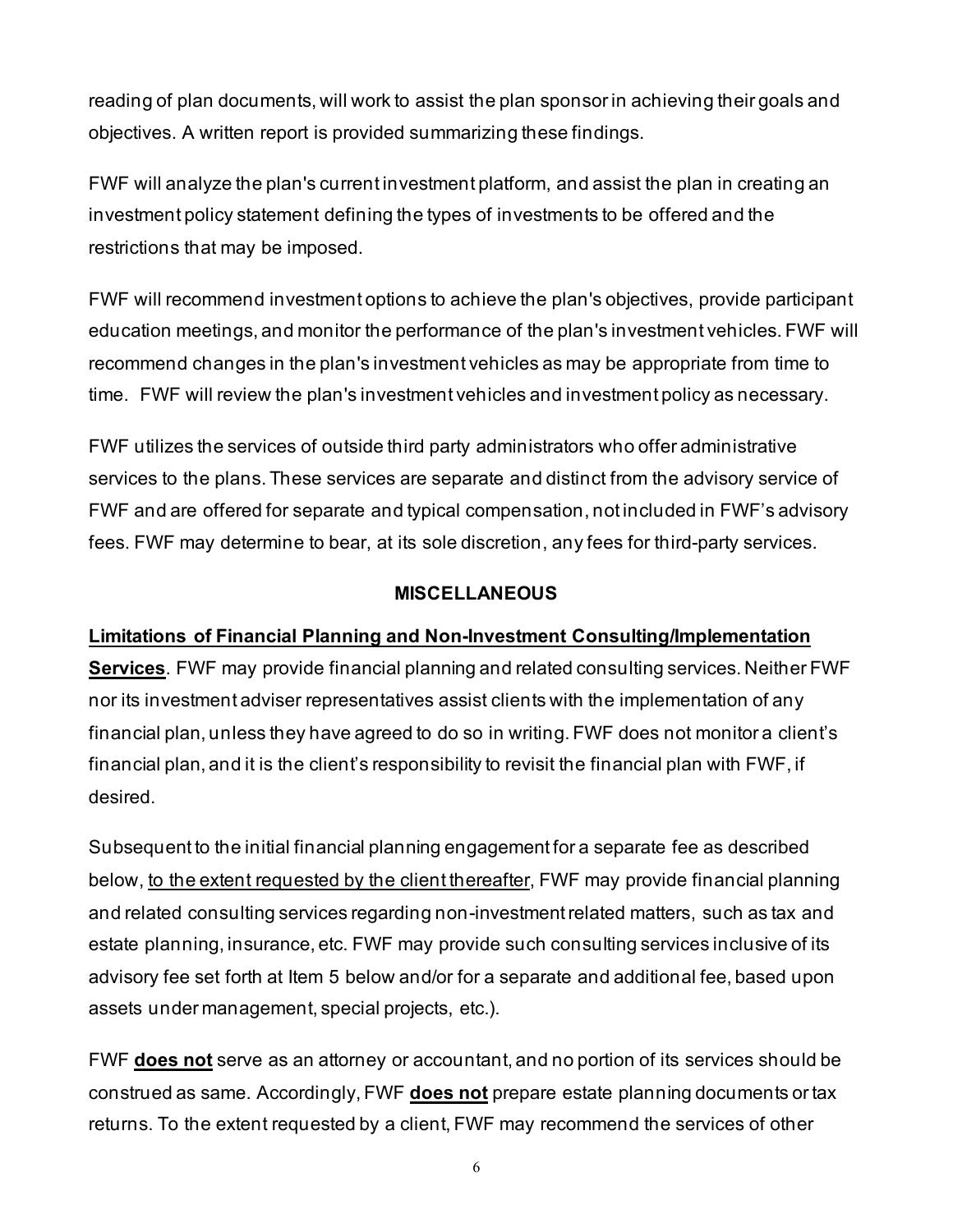professionals for certain non-investment implementation purpose (i.e. attorneys, accountants, insurance, etc.), including representatives of FWF in their separate individual capacities as licensed insurance agents.

The client is under no obligation to engage the services of any such recommended professional. The client retains absolute discretion over all such implementation decisions and is free to accept or reject any recommendation from FWF and/or its representatives.

If the client engages any recommended unaffiliated professional, and a dispute arises thereafter relative to such engagement, the client agrees to seek recourse exclusively from and against the engaged professional.At all times, the engaged licensed professional[s] (i.e. attorney, accountant, insurance agent, etc.), and **not** FWF, shall be responsible for the quality and competency of the services provided.

Financial planning is an integrated evaluation of a client's current and future financial state by using currently known variables to predict futur[e cash](http://www.investopedia.com/terms/f/financial_plan.asp##) flows, asset values and withdrawal plans.

The key defining aspect of financial planning is that through the financial planning process, questions, information and analysis will be considered as they impact and are impacted by the overall financial and life situation of the client.

As part of The Wealth Care Solution ™, clients receive a written report, providing them with a detailed financial plan designed to achieve their stated financial goals and objectives.

A financial planning engagement can address any or all of the following areas:

- PERSONAL: We review family records, budgeting, personal liability, estate information and financial goals.
- TAX & CASH FLOW: We analyze the client's income tax and spending and planning for past, current and future years; then illustrate the impact of various strategies on the client's current income tax and future tax liability.
- INVESTMENTS: We analyze investment alternatives and their effect on the client's portfolio. We do this by performing in-depth client interviews and collecting any necessary and related documents from the client.
- RETIREMENT: We analyze current strategies and investment plans to help the client achieve his or her retirement goals.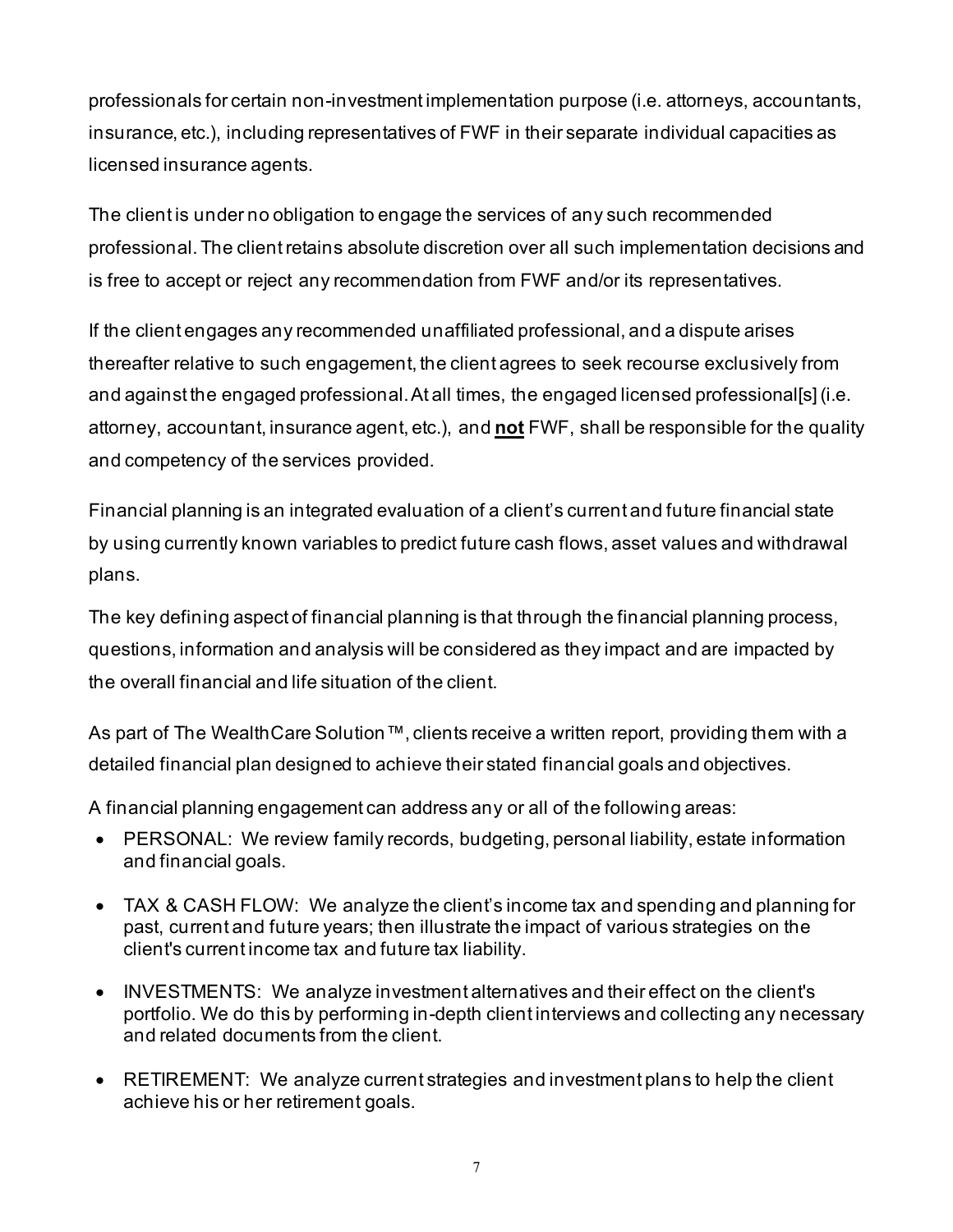- ESTATE PLANNING: We review the client's cash needs at death, income needs of surviving dependents and estate taxes that may be due.
- RISK MANAGEMENT & ASSET PROTECTION: We determine appropriate strategies to address health, property and professional risks a client may face.

FWF gathers the required information to develop a client's financial plan through in-depth personal interviews. Information gathered includes the client's current financial status, future goals and attitude towards risk. We carefully analyze documents supplied by the client, including a questionnaire completed by the client, and prepare a written report.

FWF works together with the client and other professional advisers such as attorney, accountant, insurance agent, etc. to implement the recommendations contained in the plan. The client is under no obligation to engage the services of any recommended professional. The client retains absolute discretion over all such implementation decisions and is free to accept or reject any recommendation from FWF.

If the client engages any recommended unaffiliated professional, and a dispute arises thereafter relative to such engagement, the client agrees to seek recourse exclusively from and against the engaged professional. At all times, the engaged licensed professional[s] (i.e. attorney, accountant, insurance agent, etc.), and **not** FWF, shall be responsible for the quality and competency of the services provided.

**Non-Discretionary Service Limitations**. Clients that determine to engage FWF on a nondiscretionary investment advisory basis must be willing to accept that FWF cannot effect any account transactions without obtaining prior consent to such transaction(s) from the client. Therefore, in the event that FWF would like to make a transaction for a client's account (including in the event of an individual holding or general market correction), and the client is unavailable, FWF will be unable to effect the account transaction(s) (as it would for its discretionary clients) without first obtaining the client's consent.

**Retirement Rollovers- Conflict of Interest**: A client or prospective client leaving an employer typically has four options regarding an existing retirement plan (and may engage in a combination of these options): (i) leave the money in the former employer's plan, if permitted, (ii) roll over the assets to the new employer's plan, if one is available and rollovers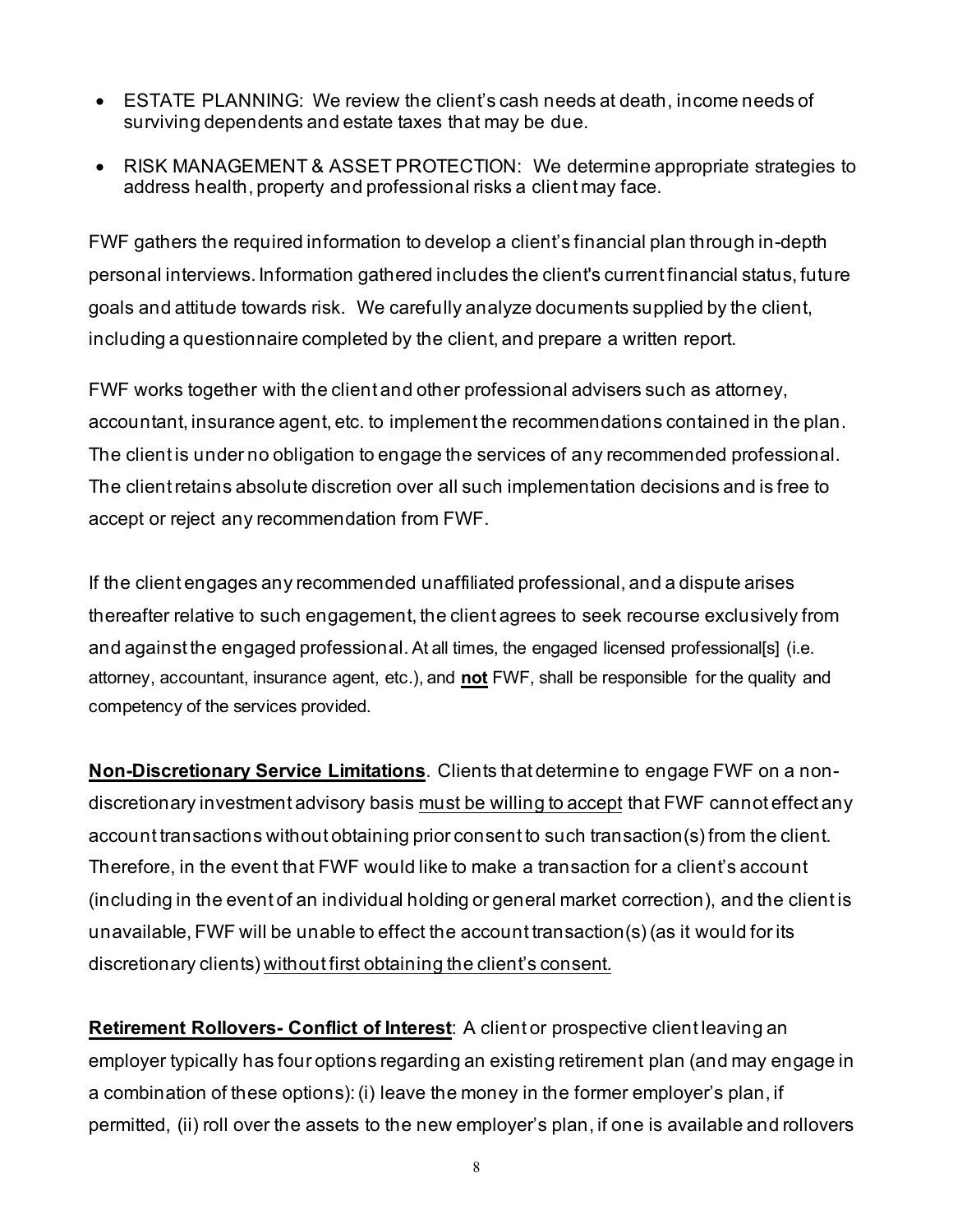are permitted, (iii) roll over to an Individual Retirement Account ("IRA"), or (iv) cash out the account value (which could, depending upon the client's age, result in adverse tax consequences). If FWF recommends that a client roll over their retirement plan assets into an account to be managed by FWF, such a recommendation creates a conflict of interest if FWF will earn new (or increase its current) compensation as a result of the rollover. If FWF provides a recommendation as to whether a client should engage in a rollover or not, FWF is acting as a fiduciary within the meaning of Title I of the Employee Retirement Income Security Act and/or the Internal Revenue Code, as applicable, which are laws governing retirement accounts. No client is under any obligation to roll over retirement plan assets to an account managed by FWF.

**Use of Mutual Funds**: Most mutual funds are available directly to the public. Therefore, a prospective client can obtain many of the funds that may be utilized by FWF independent of engaging FWF as an investment advisor. However, if a prospective client determines to do so, he/she will not receive FWF's initial and ongoing investment advisory services.

**Use of DFA Mutual Funds**: FWF utilizes mutual funds issued by Dimensional Fund Advisors ("DFA"). DFA funds are generally only available through registered investment advisers. Therefore, if the client was to terminate FWF's services, and not transition to another adviser who utilizes DFA funds, restrictions regarding additional purchases of, or reallocation among other, DFA funds will generally apply.

**Cryptocurrency**. FWF does not recommend or advocate the purchase of, or investment in, cryptocurrencies. Crypto is a digital currency that can be used to buy goods and services, but uses an online ledger with strong cryptography (i.e., a method of protecting information and communications through the use of codes) to secure online transactions. Unlike conventional currencies issued by a monetary authority, cryptocurrencies are generally not controlled or regulated and their price is determined by the supply and demand of their market. Because cryptocurrency is currently considered to be a speculative investment, FWF will not exercise discretionary authority to purchase a cryptocurrency investment for client accounts. Rather, a client must expressly authorize the purchase of the cryptocurrency investment. FWF considers such an investment to be speculative. Clients who authorize the purchase of a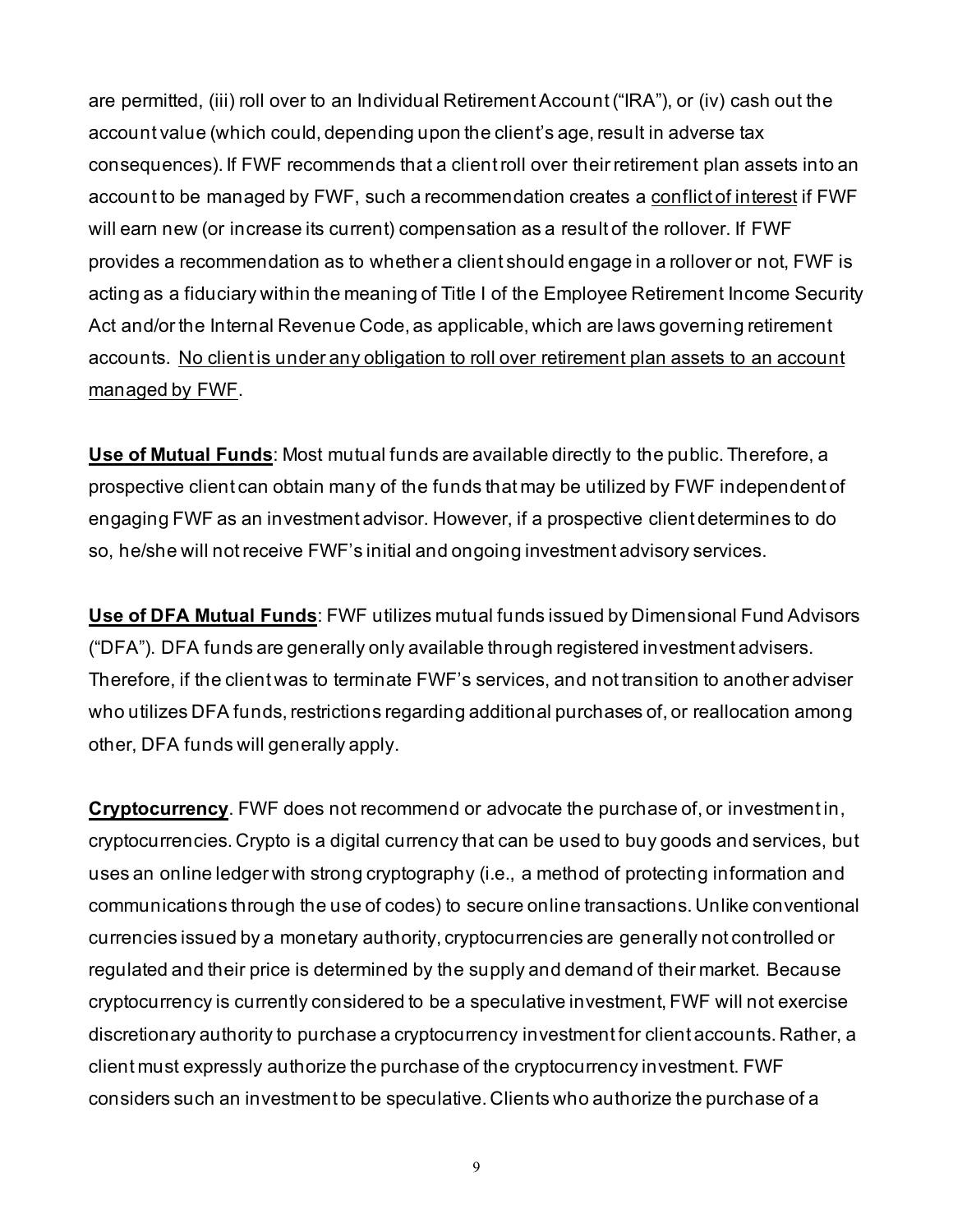cryptocurrency investment must be prepared for the potential for liquidity constraints, extreme price volatility and complete loss of principal.

**Socially Responsible Investing Limitations**. Socially Responsible Investing involves the incorporation of Environmental, Social and Governance considerations into the investment due diligence process ("ESG"). There are potential limitations associated with allocating a portion of an investment portfolio in ESG securities (i.e., securities that have a mandate to avoid, when possible, investments in such products as alcohol, tobacco, firearms, oil drilling, gambling, etc.). The number of these securities may be limited when compared to those that do not maintain such a mandate. ESG securities could underperform broad market indices. Investors must accept these limitations, including potential for underperformance. Correspondingly, the number of ESG mutual funds and exchange traded funds are few when compared to those that do not maintain such a mandate. As with any type of investment (including any investment and/or investment strategies recommended and/or undertaken by FWF), there can be no assurance that investment in ESG securities or funds will be profitable, or prove successful.

**Cash Positions.** FWF continues to treat cash as an asset class. As such, unless determined to the contrary by FWF, all cash positions (money markets, etc.) shall continue to be included as part of assets under management for purposes of calculating FWF's advisory fee. At any specific point in time, depending upon perceived or anticipated market conditions/events (there being no guarantee that such anticipated market conditions/events will occur), FWF may maintain cash positions for defensive purposes. In addition, while assets are maintained in cash, such amounts could miss market advances. Depending upon current yields, at any point in time, FWF's advisory fee could exceed the interest paid by the client's money market fund.

**Portfolio Activity.** FWF has a fiduciary duty to provide services consistent with the client's best interest. As part of its investment advisory services, FWF will review client portfolios on an ongoing basis to determine if any changes are necessary based upon various factors, including, but not limited to, investment performance, account additions/withdrawals, and/or a change in the client's investment objective. Based upon these factors, there may be extended periods of time when FWF determines that changes to a client's portfolio are neither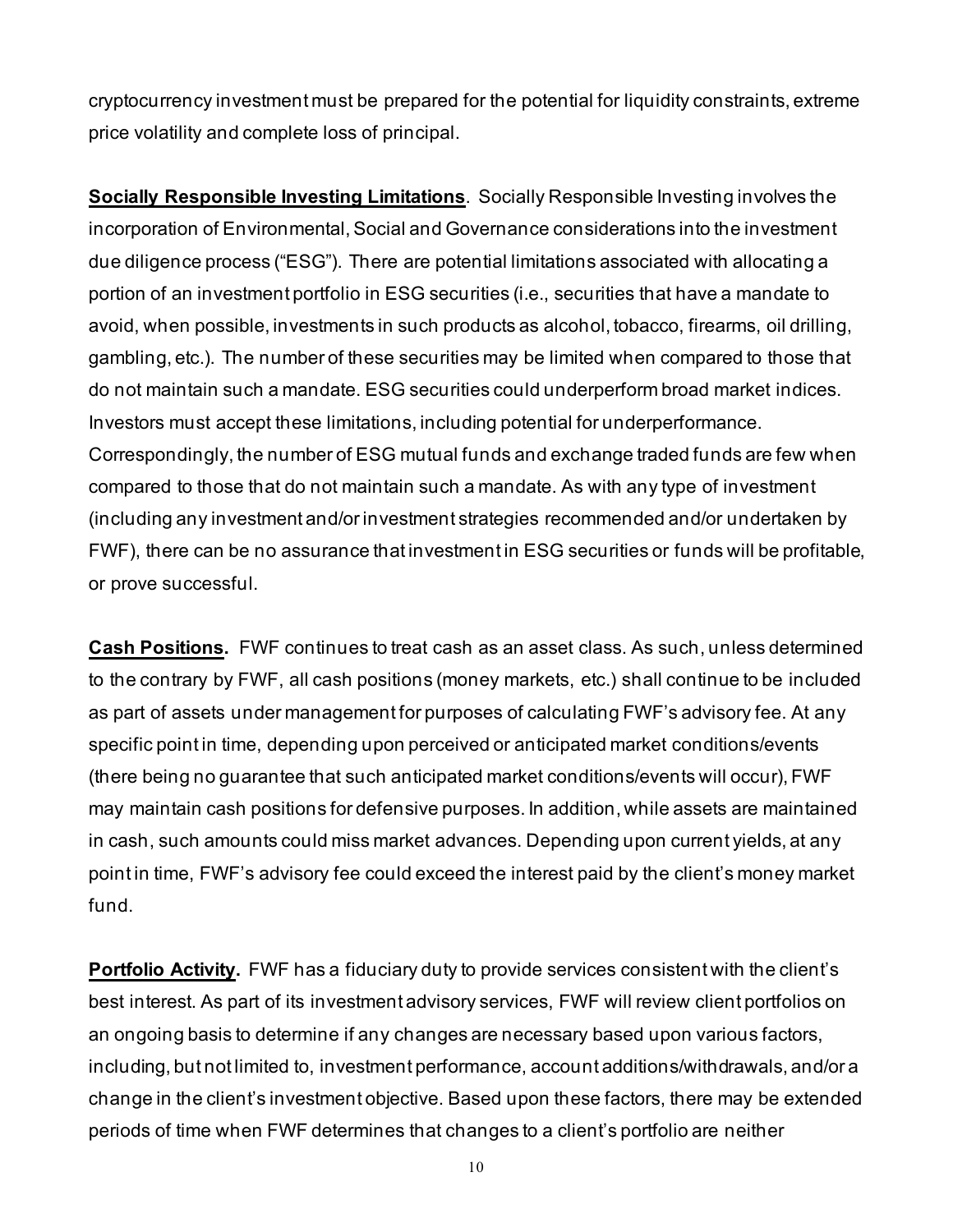necessary nor prudent. Additionally, FirstWave Financial provides limited advice and due diligence with respect to fixed annuities and legacy positions on certain investments. Clients nonetheless remain subject to the fees described in Item 5 below during periods of account inactivity.

**Account Aggregation Services**. In conjunction with the services provided by third party vendors, FWF may also provide periodic comprehensive reporting services, which can incorporate all of the client's investment assets including those investment assets that are not part of the assets managed by FWF (the "Excluded Assets"). FWF's service relative to the Excluded Assets is limited to reporting services only, which does not include investment implementation. Because FWF does not have trading authority for the Excluded Assets, to the extent applicable to the nature of the Excluded Assets (assets over which the client maintains trading authority vs. trading authority designated to another investment professional), the client (and/or the other investment professional), and not FWF, shall be exclusively responsible for directly implementing any recommendations relative to the Excluded Assets. The client and/or their other advisors that maintain trading authority, and not FWF, shall be exclusively responsible for the investment performance of the Excluded Assets. Without limiting the above, FWF shall not be responsible for any implementation error (timing, trading, etc.) relative to the Excluded Assets. In the event the client desires that FWF provide investment management services with respect to the Excluded Assets, the client may engage FWF to do so pursuant to the terms and conditions of the Agreement between FWF and the client.

**Client Obligations.** In performing its services, FWF shall not be required to verify any information received from the client or from the client's other professionals, and is expressly authorized to rely thereon. Moreover, each client is advised that it remains their responsibility to promptly notify FWF if there is ever any change in their financial situation or investment objectives for the purpose of reviewing, evaluating or revising FWF's previous recommendations and/or services.

**Disclosure Statement**. A copy of FWF's written Brochure and Client Relationship Summary, as set forth in this Part 2A of Form ADV and Form CRS respectively, shall be provided to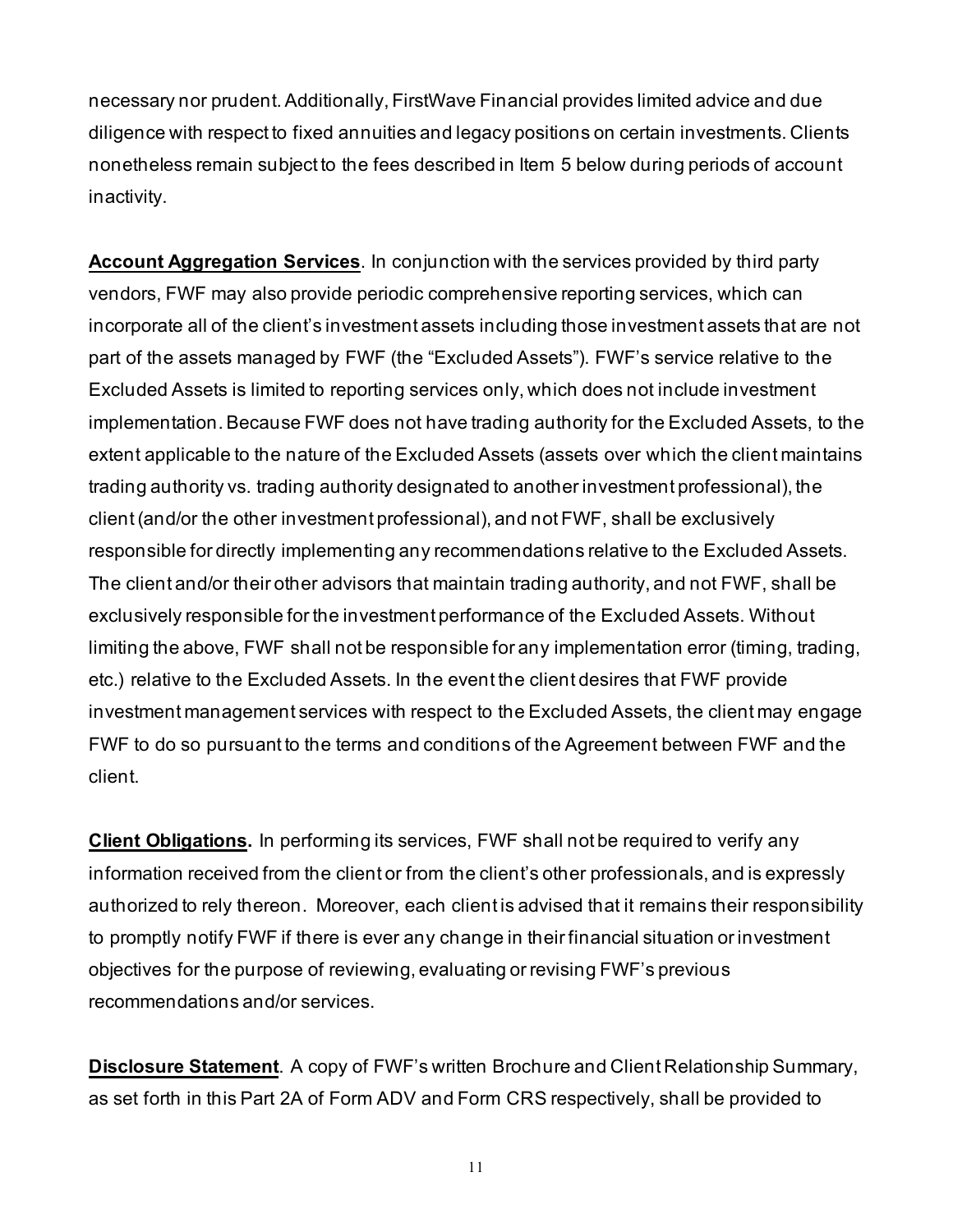each client prior to, or contemporaneously with, the execution of any agreement engaging FWF to provide advisory services.

### **AMOUNT OF MANAGED ASSETS**

As of December 31, 2021, we were managing \$390,325,337 of clients' assets on a discretionary basis and \$17,313,636 of client's assets on a non-discretionary basis.

## **Item 5 Fees and Compensation**

#### **PORTFOLIO MANAGEMENT FEES**

FWF's fee for portfolio management services, as well as the monitoring and updating of the financial plan, will be charged as a percentage of assets under management, according to the following schedule:

| <b>Assets Under Management</b>       | Annual Fee $(\%)$ |
|--------------------------------------|-------------------|
| Up to \$1,000,000                    | 1.50%             |
| The next \$1,000,001 - \$3,000,000   | 1.25%             |
| The next \$3,000,001 - \$5,000,000   | 1.00%             |
| The next \$5,000,001 - \$10,000,000  | 0.75%             |
| The next \$10,000,001 - \$20,000,000 | 0.50%             |
| The next \$20,000,001 and above      | 0.25%             |

Our fees are billed quarterly, in advance, at the beginning of each calendar quarter based upon the value (market value or fair market value in the absence of market value), of the client's account(assets under management) at the end of the previous quarter, including any accrued interest. Please Note: the value of fixed annuities and client's legacy positions will be included in client's total assets under management.

A new client may get billed in arrears for the first billing period. Fees will be debited from the account in accordance with the client authorization in the Client Services Agreement.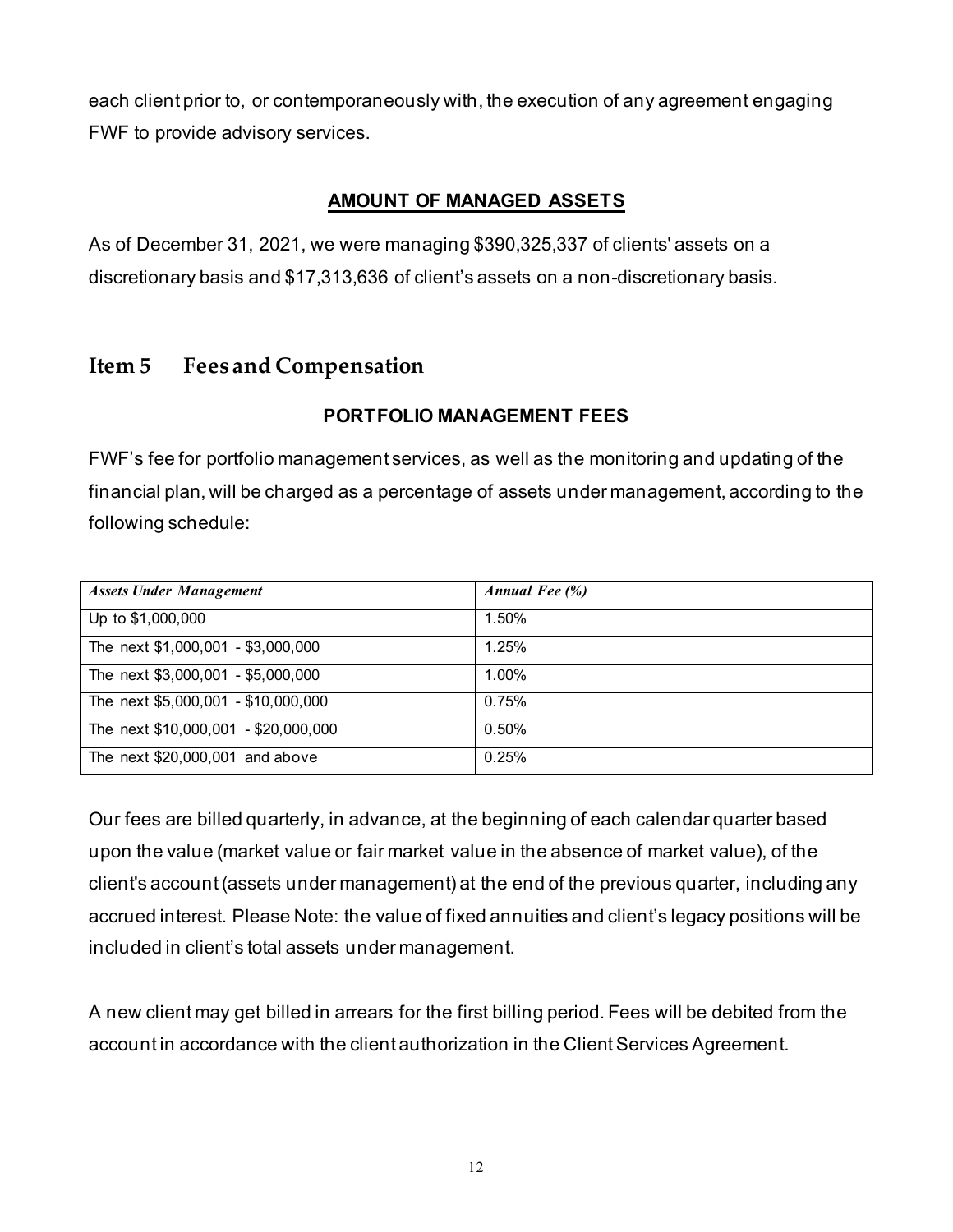## **PARTICIPANT-DIRECTED EMPLOYEE BENEFIT PLAN SERVICES FEES**

The annual fee for participant-directed employee benefit plan services will be charged as a percentage of assets, billed quarterly in advance based on the market value of plan assets on the last day of the preceding quarter.

There are a number of factors that could impact pricing for any given client. The factors are discussed prior to acceptance of the service agreement. These factors include but are not limited to:

- Number of participants in plan
- Fixed minimum fee for start-up plans
- Frequency of enrollment meetings per year
- Number of enrollment locations

## **FINANCIAL PLANNING FEES**

FWF's financial planning fee will be determined based on the nature of the services being provided and the complexity of each client's circumstances. All fees are agreed upon prior to entering into a contract with any client.

Typically, the fee for an initial financial plan is \$4,000. Financial planning fees are due and payable at the time the client agreement is executed. Typically the financial plan will be presented to the client within 90 days of the contract date, provided that all the information needed to prepare the financial plan has been promptly provided by the client. After the initial financial plan is prepared, the fee charged for portfolio management services will include the monitoring and updating of the client's financial plan.

#### **GENERAL INFORMATION REGARDING FEES**

The principal executive officer, the company and other employees of FWF are separately licensed as insurance agents. As such, these individuals/entity, in their separate capacities as registered representatives and/or insurance agents, will be able to purchase insurance products for clients.As a result, FWF will receive separate, yet customary compensation (i.e., commissions or other sales-related forms of compensation). These individuals may spend as much as 5% of their time on this related activity.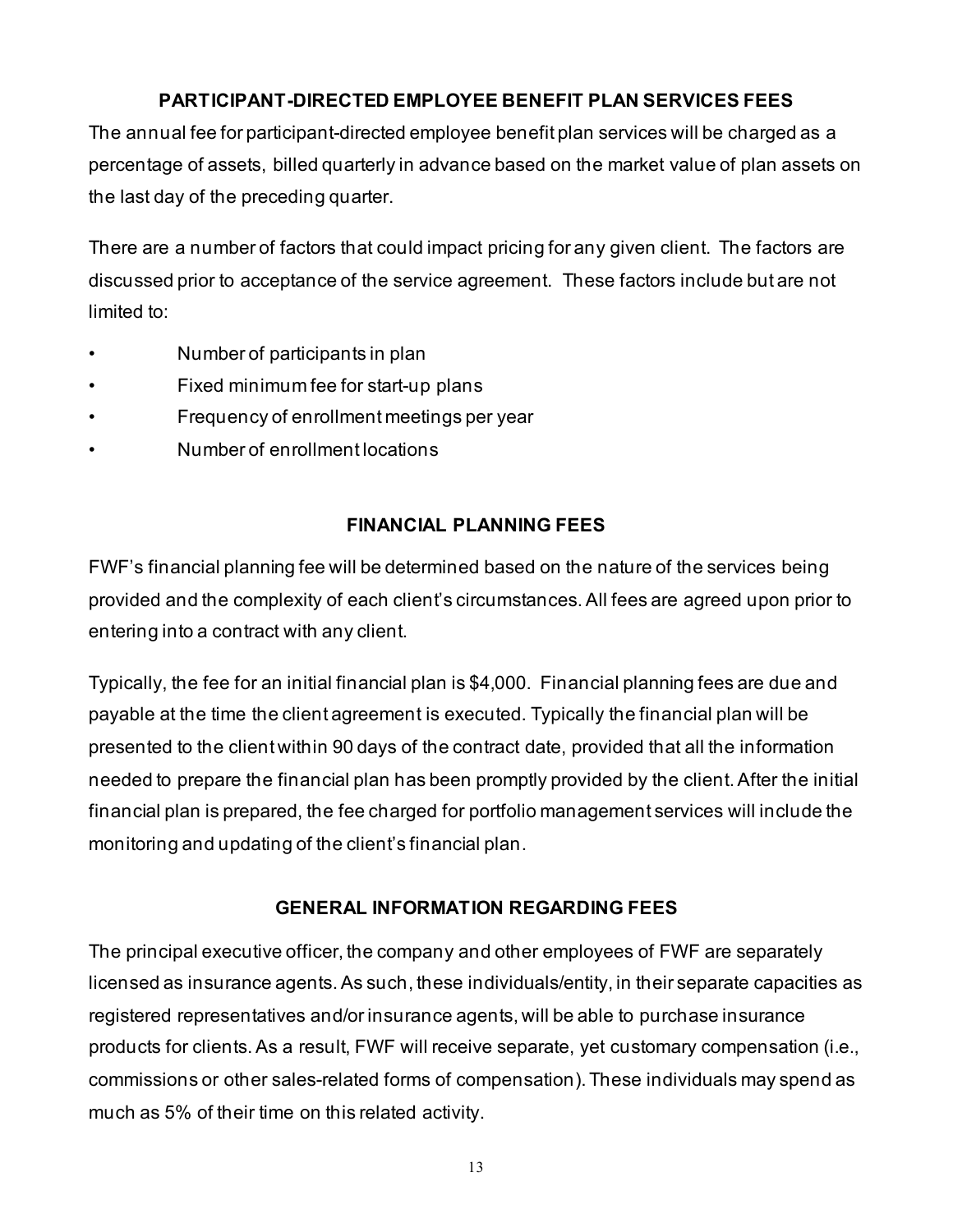A conflict of interest exists as a result of these individuals receiving commissions from insurance companies; however, FWF selects insurance products from a vast array of companies and keeps the clients' needs in mind before recommending an insurance product. Clients are under no obligation to act upon any recommendation of insurance products.

*Limited Negotiability of Advisory Fees*: Although FWF has established the aforementioned fee schedule(s), FWF, in its sole discretion, may charge a lesser investment advisory fee, waive advisory fees on certain legacy positions, and/or a charge a flat fee based upon certain criteria (i.e. anticipated future earning capacity, anticipated future additional assets, dollar amount of assets to be managed, related accounts, account composition, competition, negotiations with client, etc.).

As result of the above, including clients grandfathered under older fee schedules, similarly situated clients could pay different fees. In addition, similar advisory services may be available from other investment advisers for similar or lower fees.

Discounts, not generally available to our advisory clients, may be offered to family members and friends of associated persons of our firm.

**Termination of the Advisory Relationship**: A client agreement may be canceled at any time, by either party, for any reason upon receipt of 30 days notice. As disclosed above, certain fees are paid in advance of services provided. Upon termination of any account, any prepaid, unearned fees will be promptly refunded on a pro rata basis.

*Mutual Fund Fees*: All fees paid to FWF for investment advisory services are separate and distinct from the fees and expenses charged by mutual funds and/or ETFs to their shareholders. These fees and expenses are described in each fund's prospectus. These fees will generally include a management fee, other fund expenses, and a possible distribution fee.

Accordingly, the client should review both the fees charged by the funds and our fees to fully understand the total amount of fees to be paid by the client and to thereby evaluate the advisory services being provided.

*Additional Fees and Expenses*: In addition to our advisory fees, clients are also responsible for the fees and expenses charged by custodians and imposed by broker dealers, including,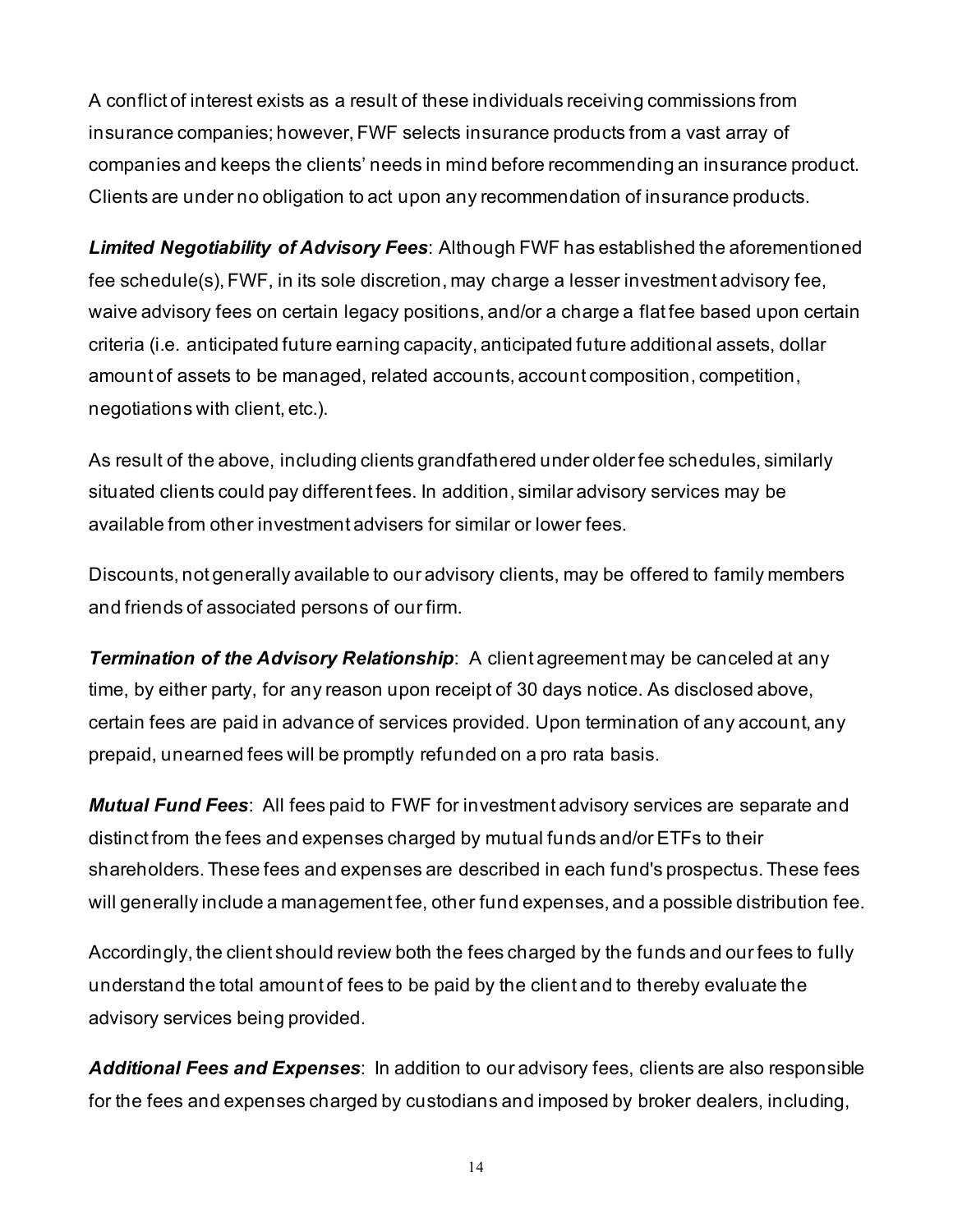but not limited to, any transaction charges imposed by a broker dealer with which an independent investment manager effects transactions for the client's account(s).

Please refer to the "Brokerage Practices" section (Item 12) of this Form ADV for additional information.

*Grandfathering of Minimum Account Requirements*: Pre-existing advisory clients are subject to FWF's minimum account requirements and advisory fees in effect at the time the client entered into the advisory relationship. Therefore, our firm's minimum account requirements may differ among clients.

*Advisory Fees in General*: Clients should note that similar advisory services may (or may not) be available from other registered (or unregistered) investment advisers for similar or lower fees.

*Limited Prepayment of Fees*: Under no circumstances do we require or solicit payment of fees in excess of \$1,200 more than six months in advance of services rendered.

*Third-Party Fees:* First*W*ave Financial may determine to bear the fees for third party services to its clients at its sole discretion.

# **Item 6 Performance-Based Fees and Side-By-Side Management**

FWF does not charge performance-based fees.

Fees are not charged on the basis of a share of capital gains or capital appreciation of the funds or any portion of the funds of an advisory client.

# **Item 7 Types of Clients**

FWF provides advisory services to the following types of clients:

- Individuals (other than high net worth individuals)
- High net worth individuals
- Pension and profit sharing plans(other than plan participants)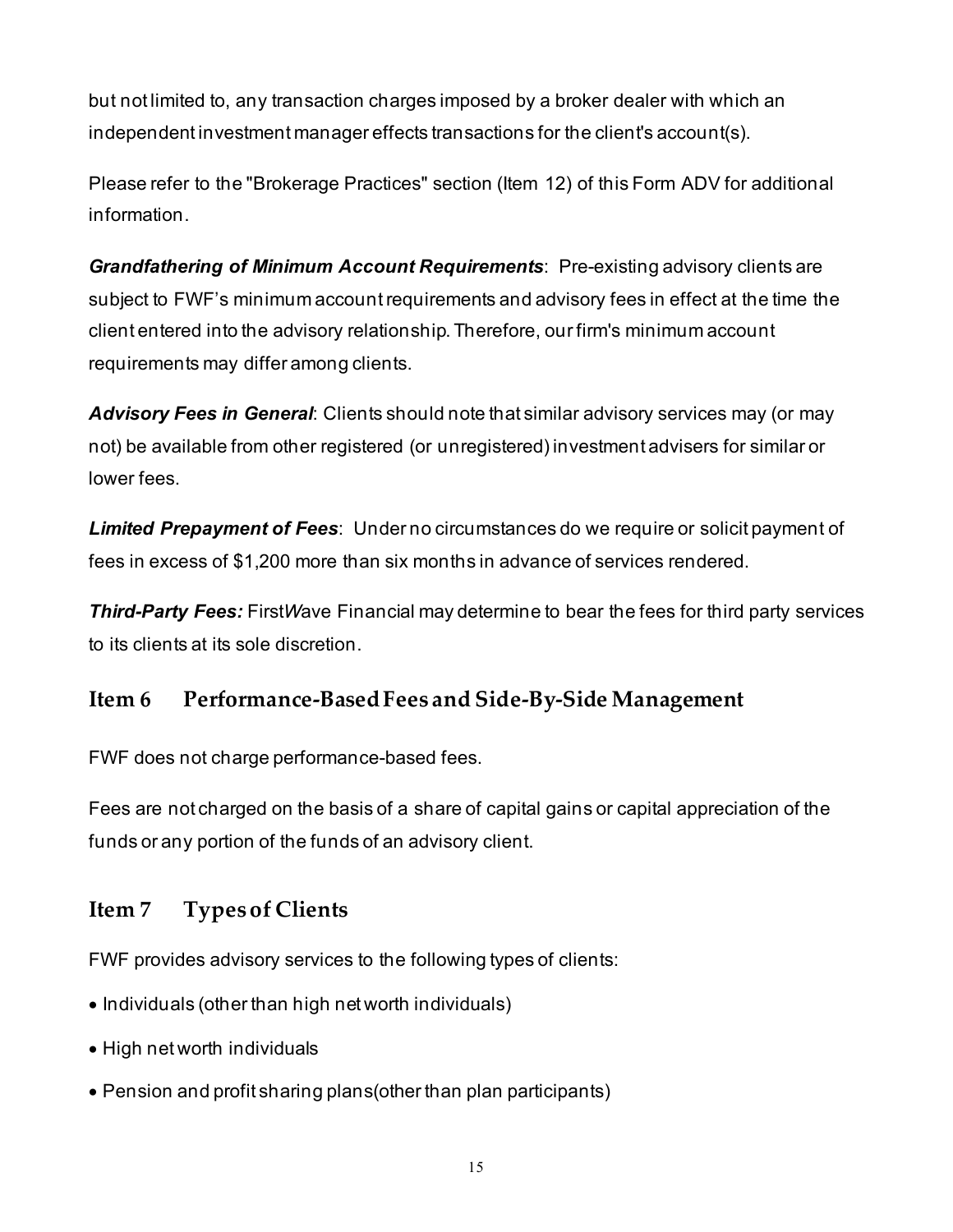• Corporations or other businesses not listed above

# **Item 8 Methods of Analysis, Investment Strategies and Risk of Loss**

## **METHODS OF ANALYSIS**

FWF's security analysis is based on a number of factors including those derived from commercially available software technology, securities rating services, general market and financial information, due diligence reviews and specific investment analysis that clients may request.

We use the following methods of analysis in formulating our investment advice and/or managing client assets:

## *INVESTMENT STRATEGIES*

We use the following strategy(ies) in managing client accounts, provided that such strategy(ies) are appropriate to the needs of the client and consistent with the client's investment objectives, risk tolerance, and time horizons, among other considerations:

FWF's investment advice is based on long-term investment strategies incorporating the belief that markets are efficient and that investors' returns are determined principally by asset allocation decisions, not by market timing or stock picking.

FWF focuses on developing diversified portfolio strategies, principally through the use of passively managed, asset class mutual funds that are available only to institutional investors and clients of a network of selected investment advisers.

FWF may also recommend the use of long-term investment techniques such as dollar-cost averaging.

Clients should understand that investing in any securities, including mutual funds, involves a risk of loss of both income and principal.

*Fundamental Analysis.* We attempt to measure the intrinsic value of a security by looking at economic and financial factors (including the overall economy, industry conditions, and the financial condition and management of the company itself) to determine if the company is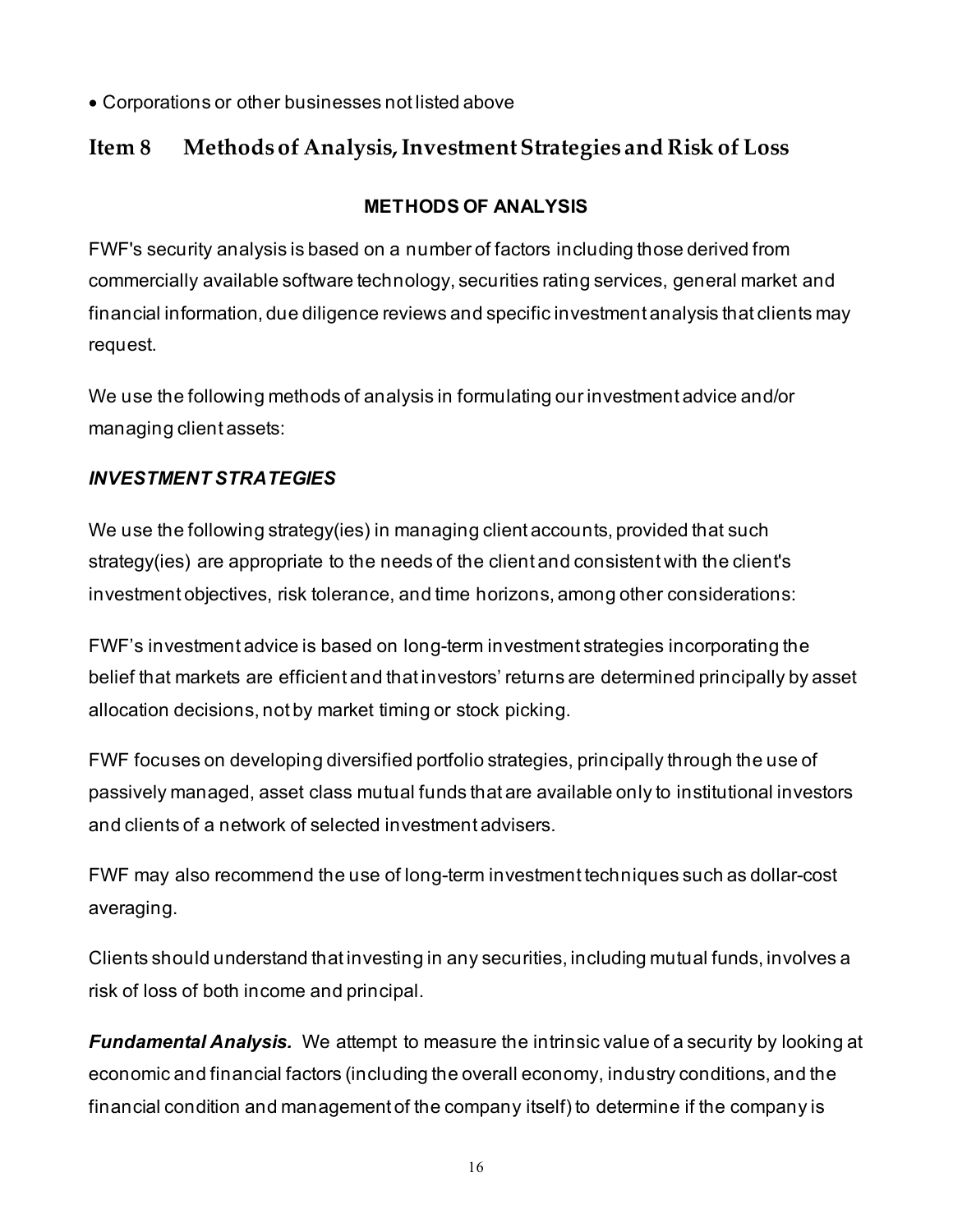underpriced (indicating it may be a good time to buy) or overpriced (indicating it may be time to sell).

Fundamental analysis does not attempt to anticipate market movements. This presents a potential risk, as the price of a security can move up or down along with the overall market regardless of the economic and financial factors considered in evaluating the stock.

*Technical Analysis.* We analyze past market movements and apply that analysis to the present in an attempt to recognize recurring patterns of investor behavior and potentially predict future price movement.

Technical analysis does not consider the underlying financial condition of a company. This presents a risk in that a poorly-managed or financially unsound company may underperform regardless of market movement.

*Mutual Fund and/or ETF Analysis*. We look at the experience and track record of the manager of the mutual fund or ETF in an attempt to determine if that manager has demonstrated an ability to invest over a period of time and in different economic conditions. We also look at the underlying assets in a mutual fund or ETF in an attempt to determine if there is significant overlap in the underlying investments held in another fund(s) in the client's portfolio. We also monitor the funds or ETFs in an attempt to determine if they are continuing to follow their stated investment strategy.

A risk of mutual fund and/or ETF analysis is that, as in all securities investments, past performance does not guarantee future results. A manager who has been successful may not be able to replicate that success in the future. In addition, as we do not control the underlying investments in a fund or ETF, managers of different funds held by the client may purchase the same security, increasing the risk to the client if that security were to fall in value. There is also a risk that a manager may deviate from the stated investment mandate or strategy of the fund or ETF, which could make the holding(s) less suitable for the client's portfolio.

*Risks for all forms of analysis.* Our securities analysis methods rely on the assumption that the companies whose securities we purchase and sell, the rating agencies that review these securities, and other publicly-available sources of information about these securities, are providing accurate and unbiased data. While we are alert to indications that data may be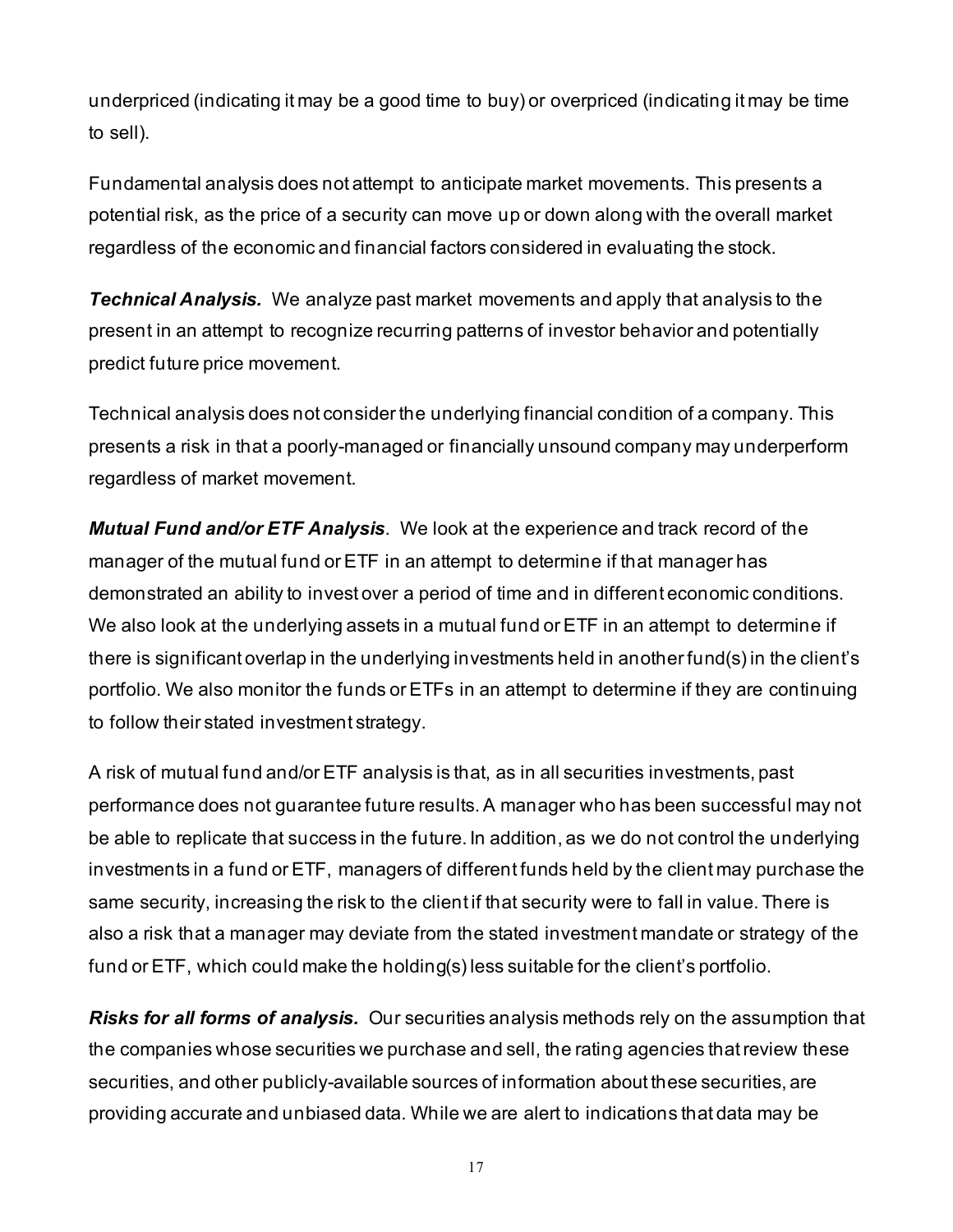incorrect, there is always a risk that our analysis may be compromised by inaccurate or misleading information.

**Investment Risk.** Different types of investments involve varying degrees of risk, and it should not be assumed that future performance of any specific investment or investment strategy (including the investments and/or investment strategies recommended or undertaken by FWF) will be profitable or equal to any specific performance level(s).

Investors generally face the following types of investment risks:

- Interest-rate Risk: Fluctuations in interest rates may cause investment prices to fluctuate. For example, when interest rates rise, yields on existing bonds become less attractive, causing their market values to decline.
- Market Risk: The price of a security, bond, or mutual fund may drop in reaction to tangible and intangible events and conditions. This type of risk may be caused by external factors independent of the fund's specific investments as well as due to the fund's specific investments. Additionally, each security's price will fluctuate based on market movement and emotion, which may, or may not be due to the security's operations or changes in its true value. For example, political, economic and social conditions may trigger market events which are temporarily negative, or temporarily positive.
- Inflation Risk: When any type of inflation is present, a dollar today will not buy as much as a dollar next year, because purchasing power is eroding at the rate of inflation.
- Reinvestment Risk: This is the risk that future proceeds from investments may have to be reinvested at a potentially lower rate of return (i.e. interest rate). This primarily relates to fixed income securities.
- Liquidity Risk: Liquidity is the ability to readily convert an investment into cash. Generally, assets are more liquid if many traders are interested in a standardized product. For example, Treasury Bills are highly liquid, while real estate properties are not.
- Financial Risk: Excessive borrowing to finance a business' operations increases the risk of profitability, because the company must meet the terms of its obligations in good times and bad. During periods of financial stress, the inability to meet loan obligations may result in bankruptcy and/or a declining market value.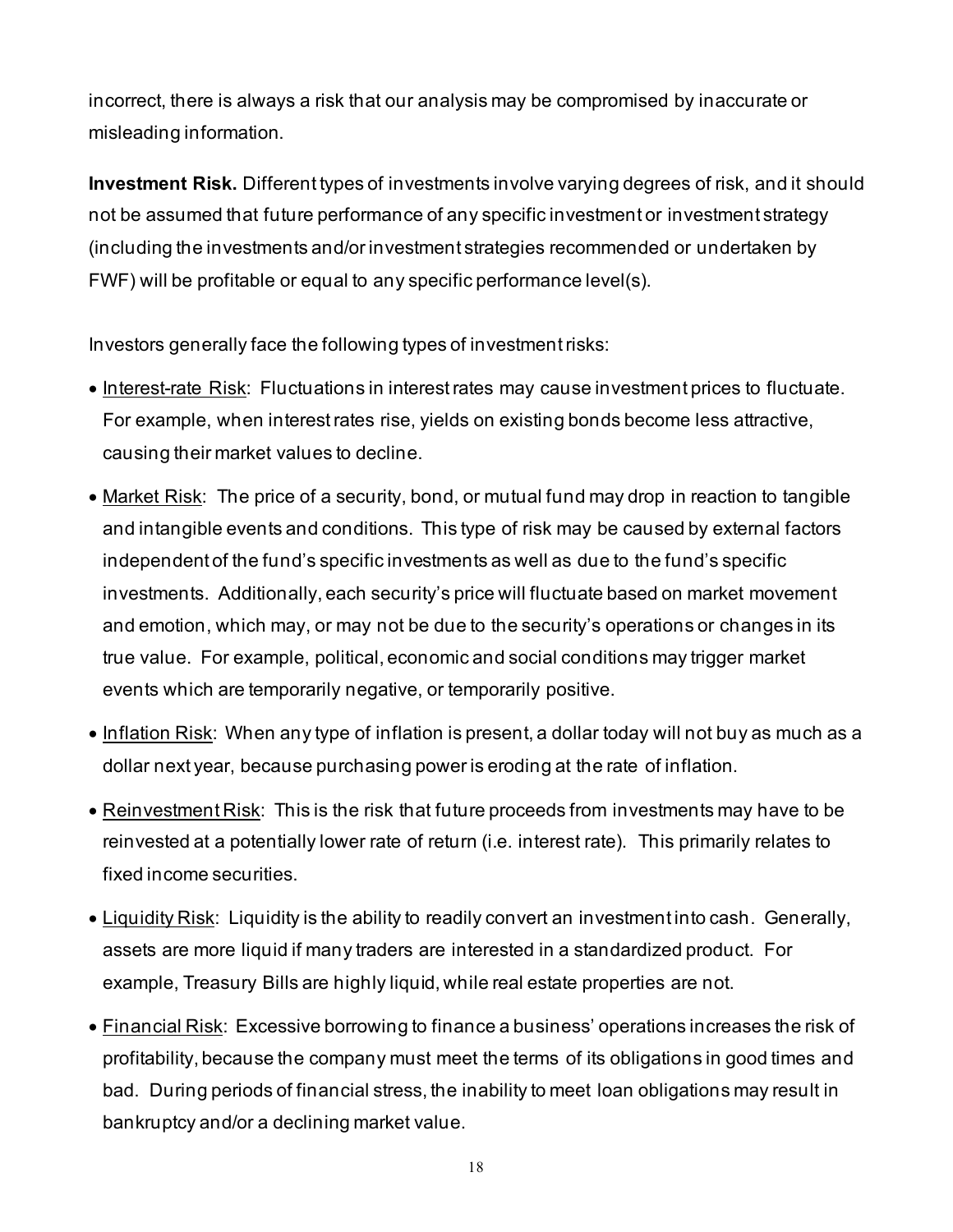**Borrowing Against Assets/Risks**. A client who has a need to borrow money could determine to do so by using:

- Margin-The account custodian or broker-dealer lends money to the client. The custodian charges the client interest for the right to borrow money, and uses the assets in the client's brokerage account as collateral; and,
- Pledged Assets Loan- In consideration for a lender (i.e., a bank, etc.) to make a loan to the client, the client pledges its investment assets held at the account custodian as collateral;

These above-described collateralized loans are generally utilized because they typically provide more favorable interest rates than standard commercial loans. These types of collateralized loans can assist with a pending home purchase, permit the retirement of more expensive debt, or enable borrowing in lieu of liquidating existing account positions and incurring capital gains taxes. However, such loans are not without potential material risk to the client's investment assets. The lender (i.e. custodian, bank, etc.) will have recourse against the client's investment assets in the event of loan default or if the assets fall below a certain level. For this reason, FWF does not recommend such borrowing unless it is for specific short-term purposes (i.e. a bridge loan to purchase a new residence). FWF does not recommend such borrowing for investment purposes (i.e. to invest borrowed funds in the market). Regardless, if the client was to determine to utilize margin or a pledged assets loan, the following economic benefits would inure to FWF:

- by taking the loan rather than liquidating assets in the client's account, FWF continues to earn a fee on such Account assets; and,
- if the client invests any portion of the loan proceeds in an account to be managed by FWF, FWF will receive an advisory fee on the invested amount; and,
- if FWF's advisory fee is based upon the higher margined account value, FWF will earn a correspondingly higher advisory fee. This could provide FWF with a disincentive to encourage the client to discontinue the use of margin.

The Client must accept the above risks and potential corresponding consequences associated with the use of margin or a pledged assets loans.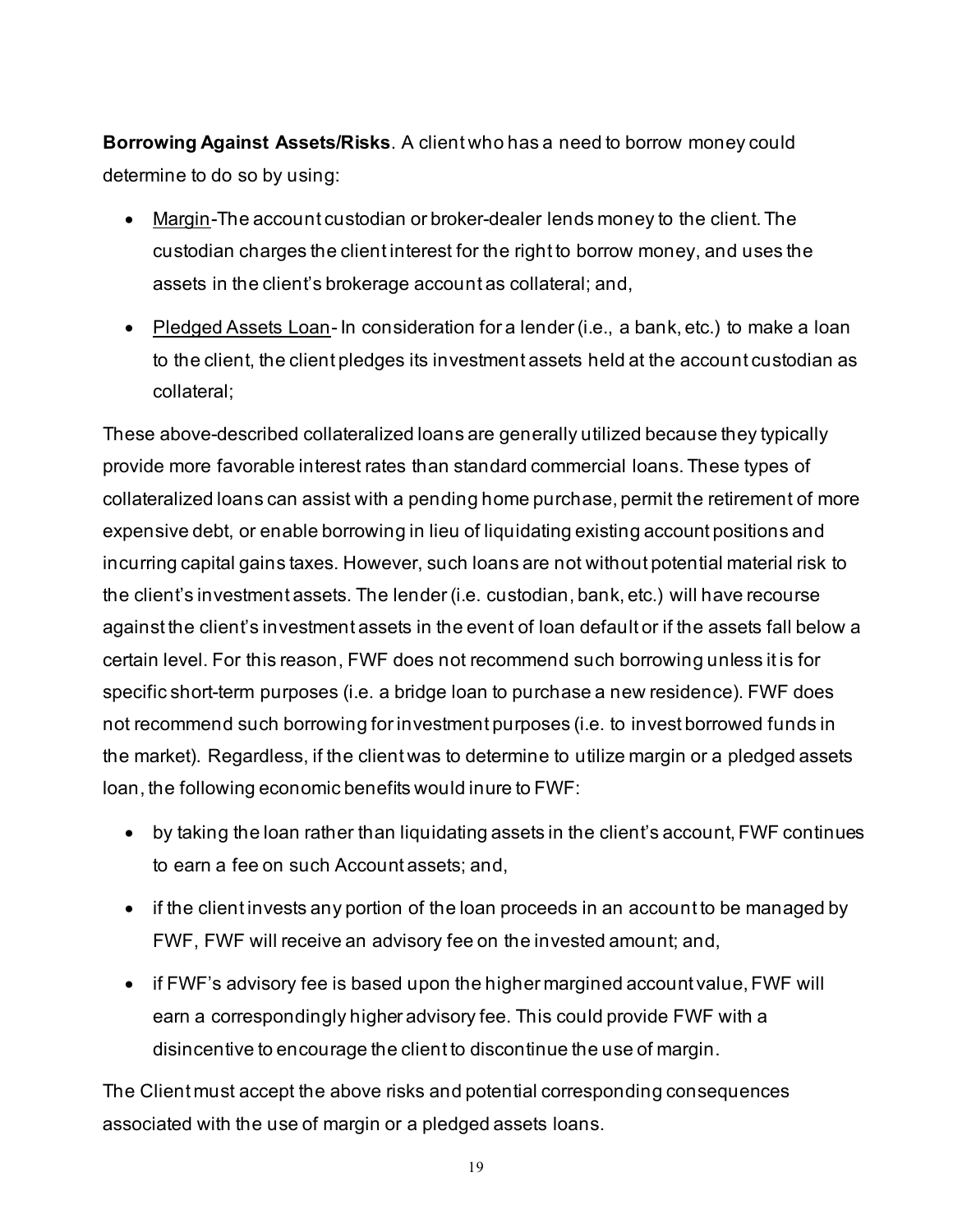# **Item 9 Disciplinary Information**

Our firm and our management personnel have no reportable disciplinary events to disclose.

# **Item 10 Other Financial Industry Activities and Affiliations**

FWF is also a licensed insurance agency. Certain of FWF's representatives, in their individual capcities, are licensed insurance agents. Clients can engage certain of FWF's representatives to purchase insurance products on a commission basis. Generally, FWF's representatives refer the client to an unaffiliated experienced insurance professional. In the event that the client purchases an insurance product from the unaffiliated insurance professional, FWF shall generally receive a portion of the insurance commission.

The recommendation by FWF's representatives that a client purchase an insurance commission product presents a conflict of interest, as the receipt of commissions may provide an incentive to recommend insurance products based on commissions to be received, rather than on a particular client's needs.

No client is under any obligation to purchase any commission products from FWF and/or any recommended unaffiliated insurance professional. Clients are reminded that they may purchase insurance products recommended by FWF through other, non-affiliated agents.

No client is under any obligation to purchase any commission product from FWF.

# **Item 11 Code of Ethics, Participation or Interest in Client Transactions and Personal Trading**

Our firm has adopted a Code of Ethics which sets forth high ethical standards of business conduct that we require of our employees, including compliance with applicable federal securities laws.

FWF and our personnel owe a duty of loyalty, fairness and good faith towards our clients, and have an obligation to adhere not only to the specific provisions of the Code of Ethics but to the general principles that guide the Code.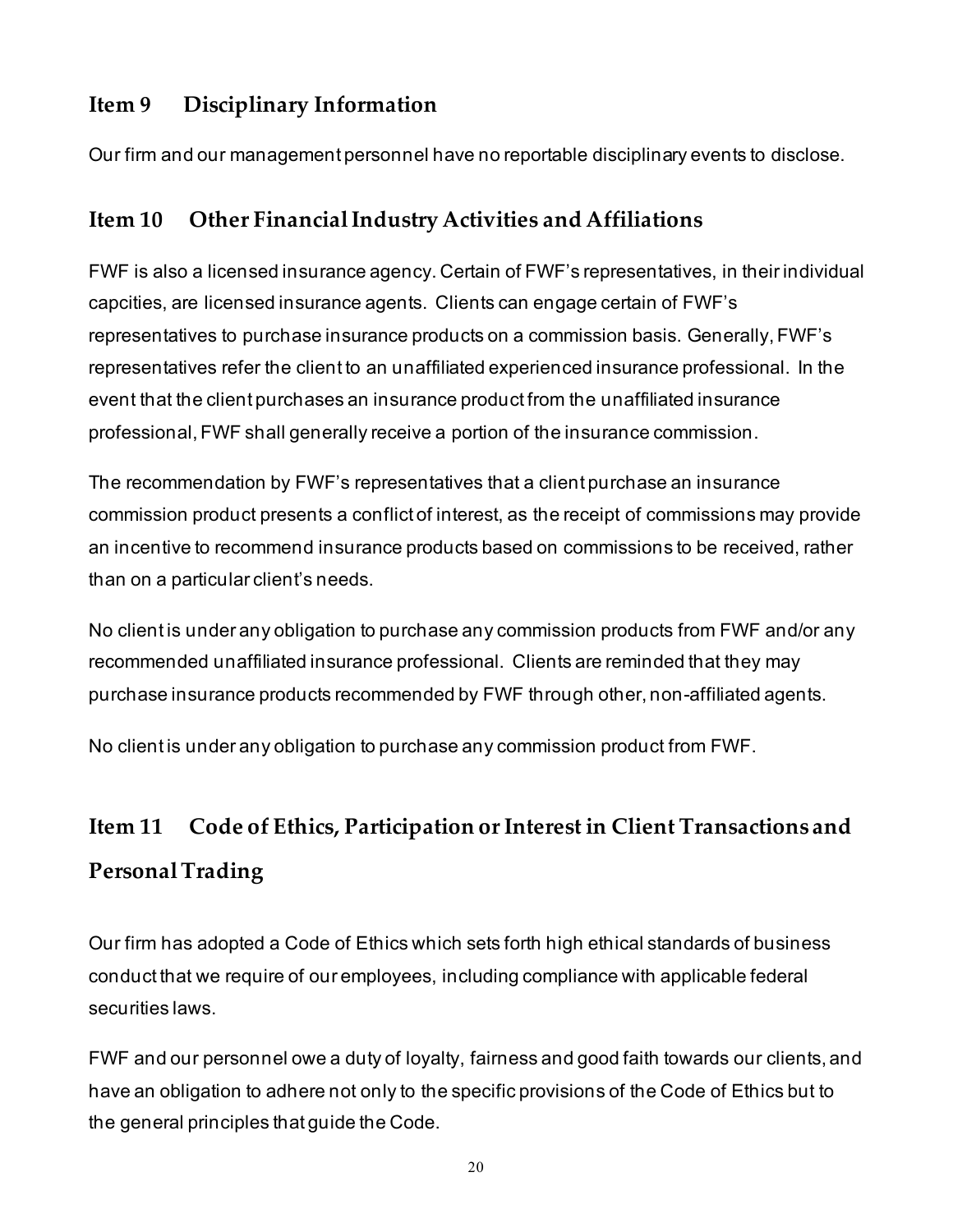Our Code of Ethics includes policies and procedures for the review of quarterly securities transactions reports as well as initial and annual securities holdings reports that must be submitted by the firm's access persons. Our code also provides for oversight, enforcement and recordkeeping provisions.

FWF's Code of Ethics further includes the firm's policy prohibiting the use of material nonpublic information.

While we do not believe that we have any particular access to non-public information, all employees are reminded that such information may not be used in a personal or professional capacity.

A copy of our Code of Ethics is available to our advisory clients and prospective clients. You may request a copy by email sent to info@firstwavefinancial.com, or by calling us at 321-773- 7773.

Our Code of Ethics is designed to assure that the personal securities transactions, activities and interests of our employees will not interfere with (i) making decisions in the best interest of advisory clients and (ii) implementing such decisions while, at the same time, allowing employees to invest for their own accounts.

Our firm and/or individuals associated with our firm may buy or sell for their personal accounts securities identical to or different from those recommended to our clients. In addition, any related person(s) may have an interest or position in a certain security(ies) which may also be recommended to a client.

It is the expressed policy of our firm that no person employed by us may purchase or sell any security prior to a transaction(s) being implemented for an advisory account, thereby preventing such employee(s) from benefiting from transactions placed on behalf of advisory accounts.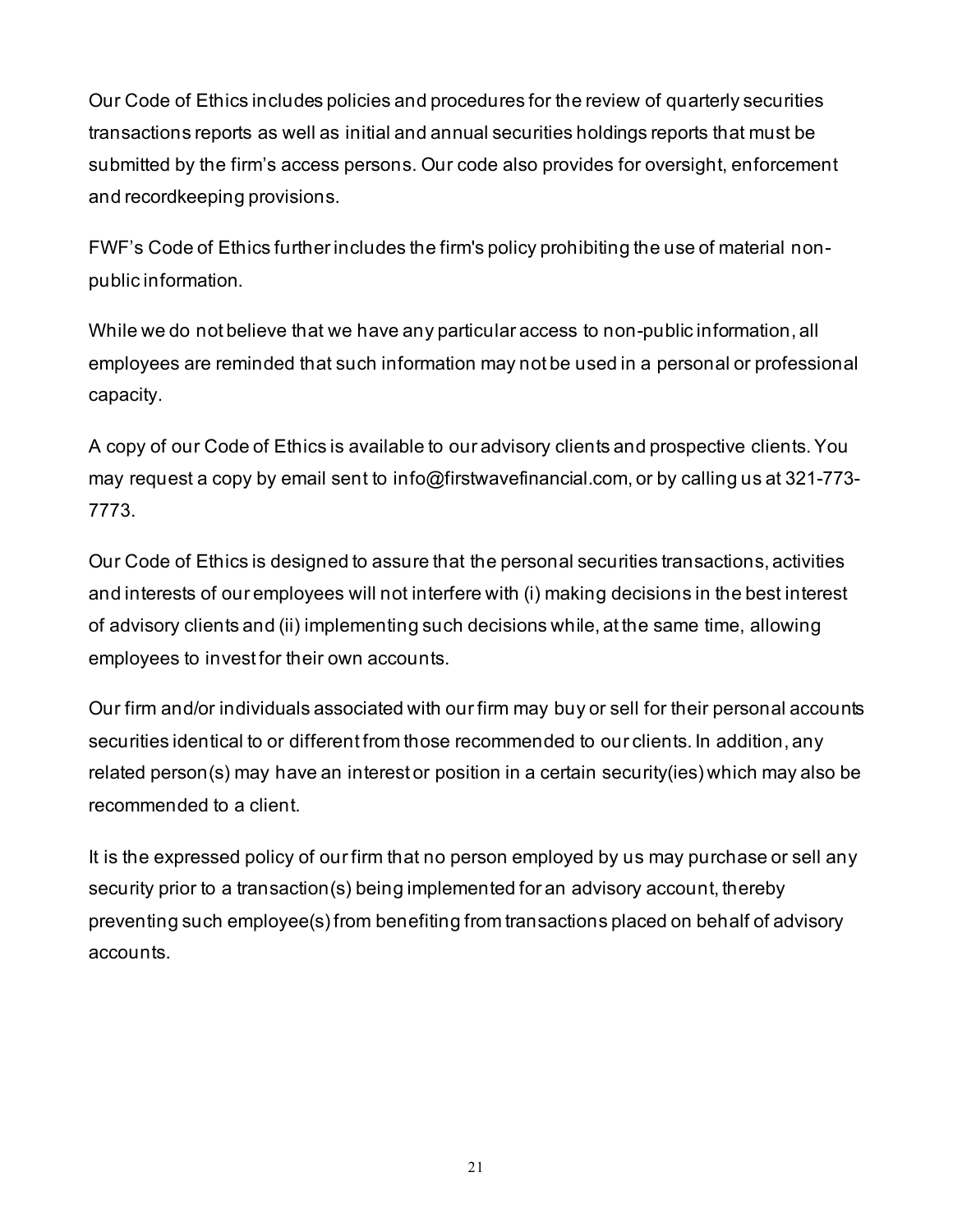## **Item 12 Brokerage Practices**

In the event that the client requests that FWF recommend a broker-dealer/custodian for execution and/or custodial services, FWF generally recommends that investment advisory accounts be maintained at Charles Schwab & Co., Inc. ("Schwab"). Prior to engaging FWF to provide investment management services, the client will be required to enter into a formal Investment Advisory Agreement with FWF setting forth the terms and conditions under which FWF shall advise on the client's assets, and a separate custodial/clearing agreement with each designated broker-dealer/custodian.

Factors that FWF considers in recommending Schwab (or any other broker-dealer/custodian to clients) include historical relationship with FWF, financial strength, reputation, execution capabilities, pricing, research, and service. Although the transaction fees paid by FWF's clients shall comply with FWF's duty to seek best execution, a client may pay a transaction fee that is higher than another qualified broker-dealer might charge to effect the same transaction where FWF determines, in good faith, that the transaction fee is reasonable. In seeking best execution, the determinative factor is not the lowest possible cost, but whether the transaction represents the best qualitative execution, taking into consideration the full range of a broker-dealer's services, including the value of research provided, execution capability, transaction rates, and responsiveness. Accordingly, although FWF will seek competitive rates, it may not necessarily obtain the lowest possible rates for client account transactions. Unless services are provided in conjunction with a wrap program, transaction fees charged by the designated broker-dealer/custodian are exclusive of, and in addition to, FWF's investment advisory fee.

**Non-Soft Dollar Research and Benefits**: Although not a material consideration when determining whether to recommend that a client utilize the services of a particular brokerdealer/custodian, FWF receives from Schwab (or another broker-dealer/custodian, investment manager, platform or fund sponsor, or vendor, including DFA) without cost (and/or at a discount) support services and/or products, certain of which assist FWF to better monitor and service client accounts maintained at such institutions. Included within the support services that may be obtained by FWF can be investment-related research, pricing information and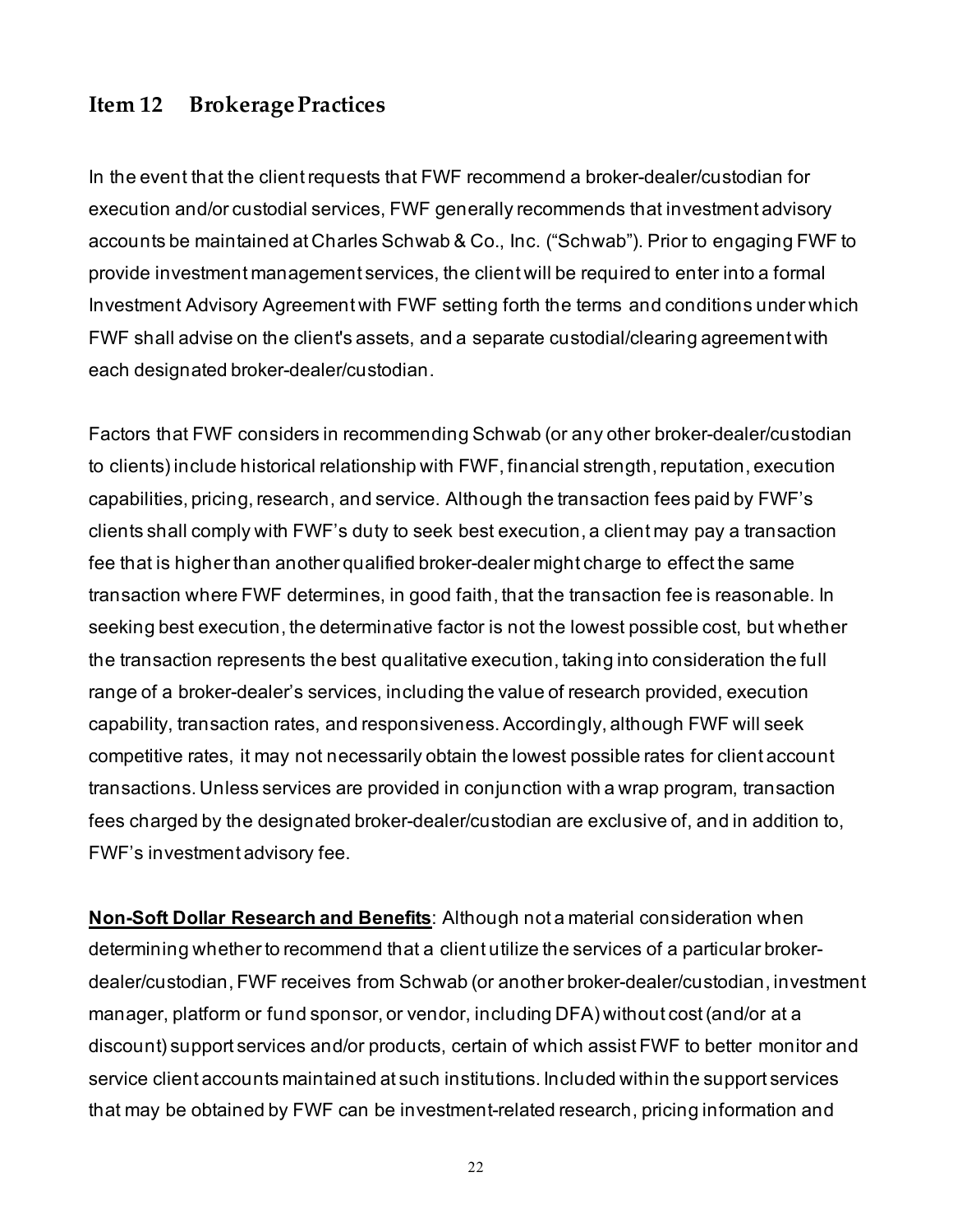market data, software and other technology that provide access to client account data, compliance and/or practice management-related publications, discounted or gratis consulting services, discounted and/or gratis attendance at conferences, meetings, and other educational and/or social events, marketing support-including client events, computer hardware and/or software and/or other products used by FWF in furtherance of its investment advisory business operations.

Certain of the above support services and/or products assist FWF in managing and administering client accounts. Others do not directly provide such assistance, but rather assist FWF to manage and further develop its business enterprise.

There is no corresponding commitment made by FWF to Schwab, or any other any entity, to invest any specific amount or percentage of client assets in any specific mutual funds, securities or other investment products as result of the above arrangement.

**Directed Brokerage.** The Firm recommends that its clients utilize the brokerage and custodial services provided by Schwab*.* The Firm generally does not accept directed brokerage arrangements (when a client requires that account transactions be effected through a specific broker-dealer). In such client directed arrangements, the client will negotiate terms and arrangements for their account with that broker-dealer, and Firm will not seek better execution services or prices from other broker-dealers or be able to "batch" the client's transactions for execution through other broker-dealers with orders for other accounts managed by Firm As a result, a client may pay higher commissions or other transaction costs or greater spreads, or receive less favorable net prices, on transactions for the account than would otherwise be the case.

In the event that the client directs Firm to effect securities transactions for the client's accounts through a specific broker-dealer, the client correspondingly acknowledges that such direction may cause the accounts to incur higher commissions or transaction costs than the accounts would otherwise incur had the client determined to effect account transactions through alternative clearing arrangements that may be available through Firm. Higher transaction costs adversely impact account performance.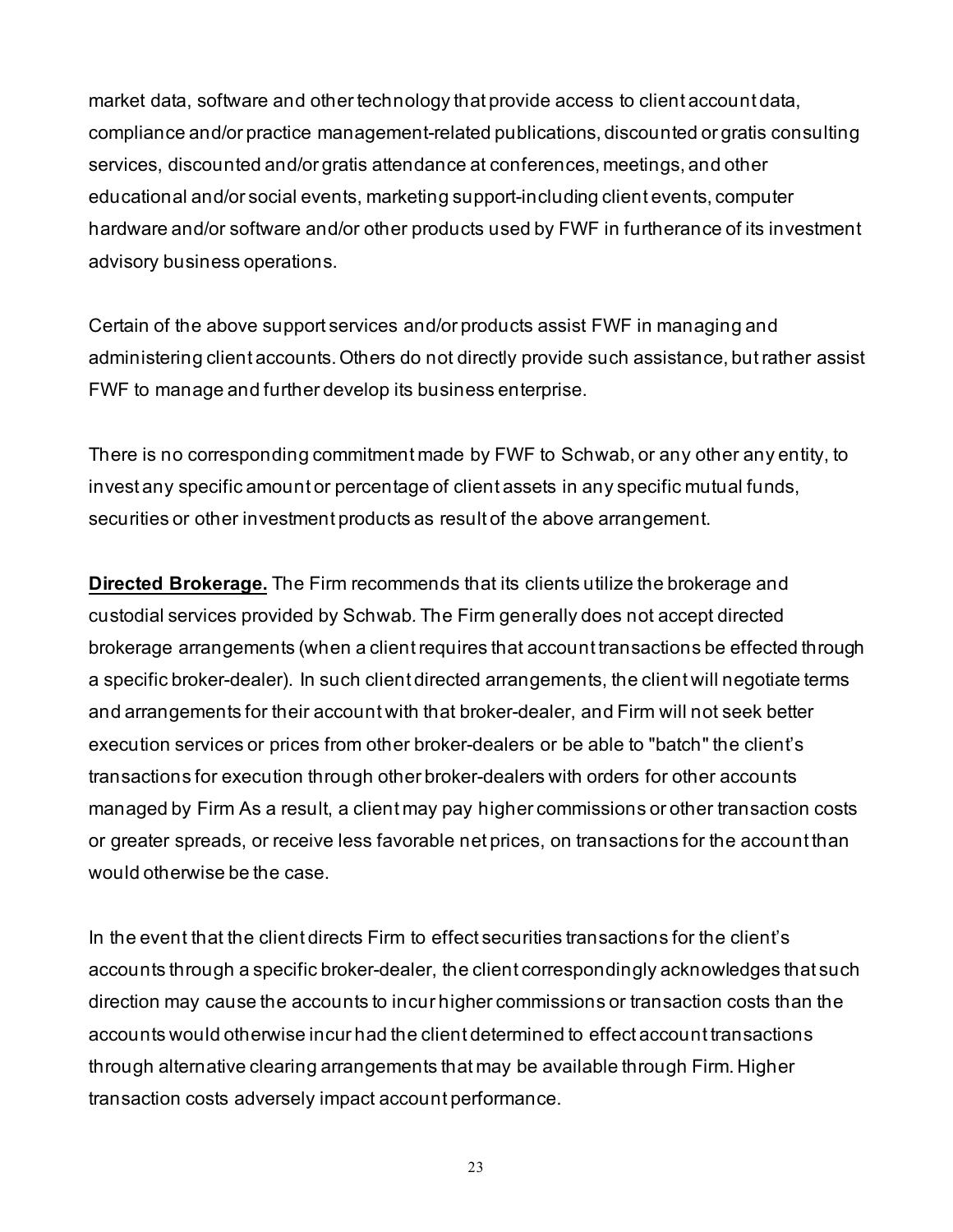Transactions for directed accounts will generally be executed following the execution of portfolio transactions for non-directed accounts.

**Order Aggregation**. Transactions for each client account generally will be effected independently, unless Firm decides to purchase or sell the same securities for several clients at approximately the same time. Firm may (but is not obligated to) combine or "bunch" such orders to seek best execution, to negotiate more favorable commission rates or to allocate equitably among Firm's clients differences in prices and commissions or other transaction costs that might have been obtained had such orders been placed independently. Under this procedure, transactions will be averaged as to price and will be allocated among clients in proportion to the purchase and sale orders placed for each client account on any given day. Firm shall not receive any additional compensation or remuneration as a result of such aggregation.

## **Item 13 Review of Accounts**

#### Financial Planning Services

• Reviews

Clients who pay for financial plans receive updated projections as needed, with no additional financial planning fee. In between financial plan updates, the strategies developed for the client are reviewed and implemented.

• Reports

Clients receive reports when their original financial plan is developed and whenever they receive an update to the plan.

#### Portfolio Management Services

• Reviews

Account assets are supervised continuously and formally reviewed at least annually. Accounts are reviewed for consistency with client investment strategy, asset allocation, and risk tolerance.

• Reports

In addition to the periodic statements and confirmations of transactions that these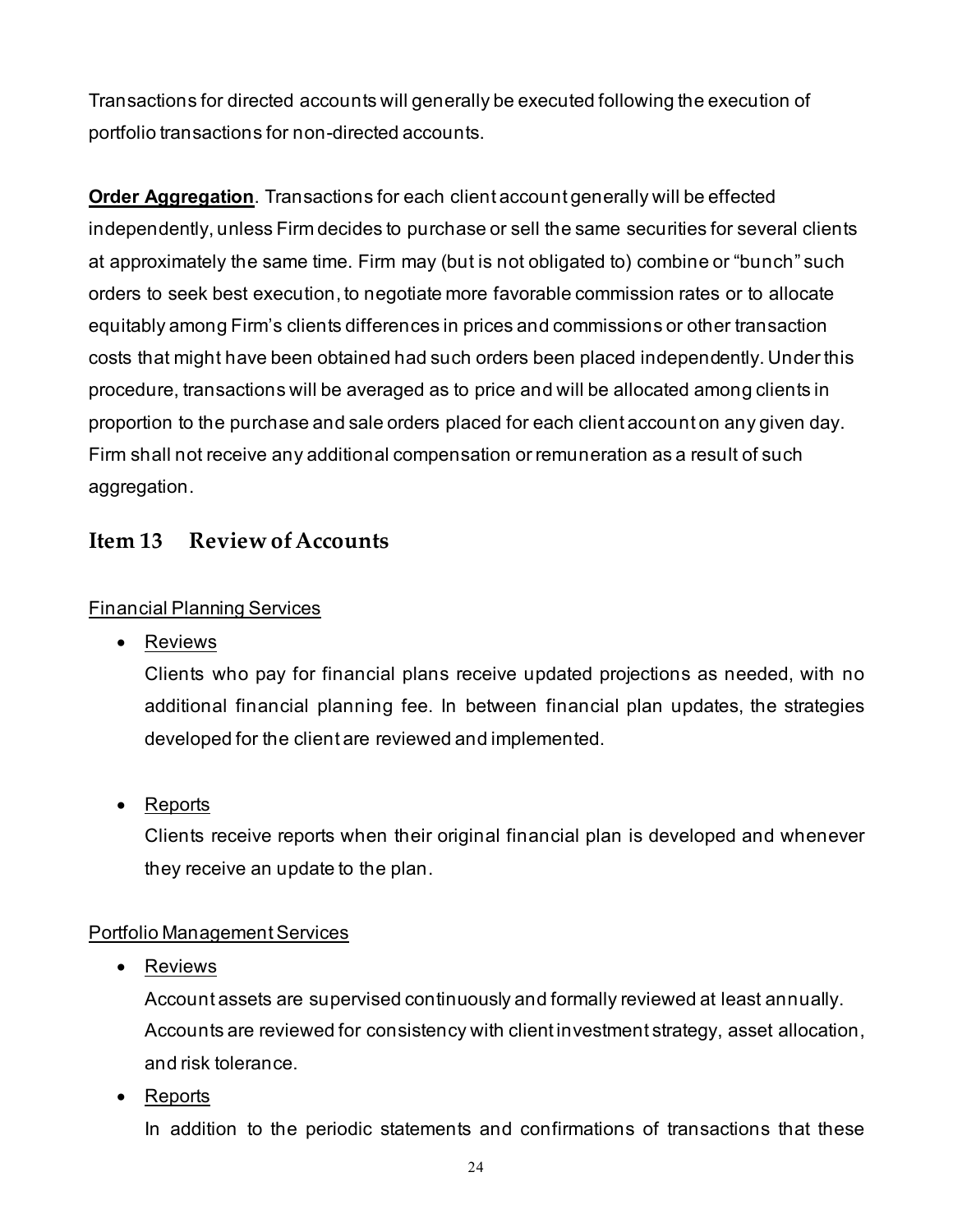clients receive from their broker dealer and/or custodian(s), we will provide quarterly reports summarizing account performance, balances and holdings.

#### Participant-Directed Employee Benefit Plan Services

• Reviews

Retirement plan assets are reviewed on an annual basis for consistency with the client's investment policy statement.

• Reports

In addition to the periodic statements the client receives from their broker/custodian, we, or one of our strategic alliances, provide quarterly reports for each of the participants in the plan as well as a summary for the plan as a whole. We also prepare annual reports consisting of an executive summary of the assets, a review of the decision to offer specific investments and use a particular custodian, and an updated investment policy statement.

All accounts are reviewed by a registered investment adviser representative of the firm.

# **Item 14 Client Referrals and Other Compensation**

As indicated at Item 12 above*,* FWF receives from Schwab (and/or others) without cost (and/or at a discount), support services and/or products. There is no corresponding commitment made by FWF to Schwab, or to any other entity, to invest any specific amount or percentage of client assets in any specific mutual funds, securities or other investment products as a result of the above arrangement.

We do not compensate any non-related person for client referrals.

# **Item 15 Custody**

FWF shall have the ability to deduct its advisory fee from the client's custodial account on a quarterly basis. Clients are provided with written transaction confirmation notices, and a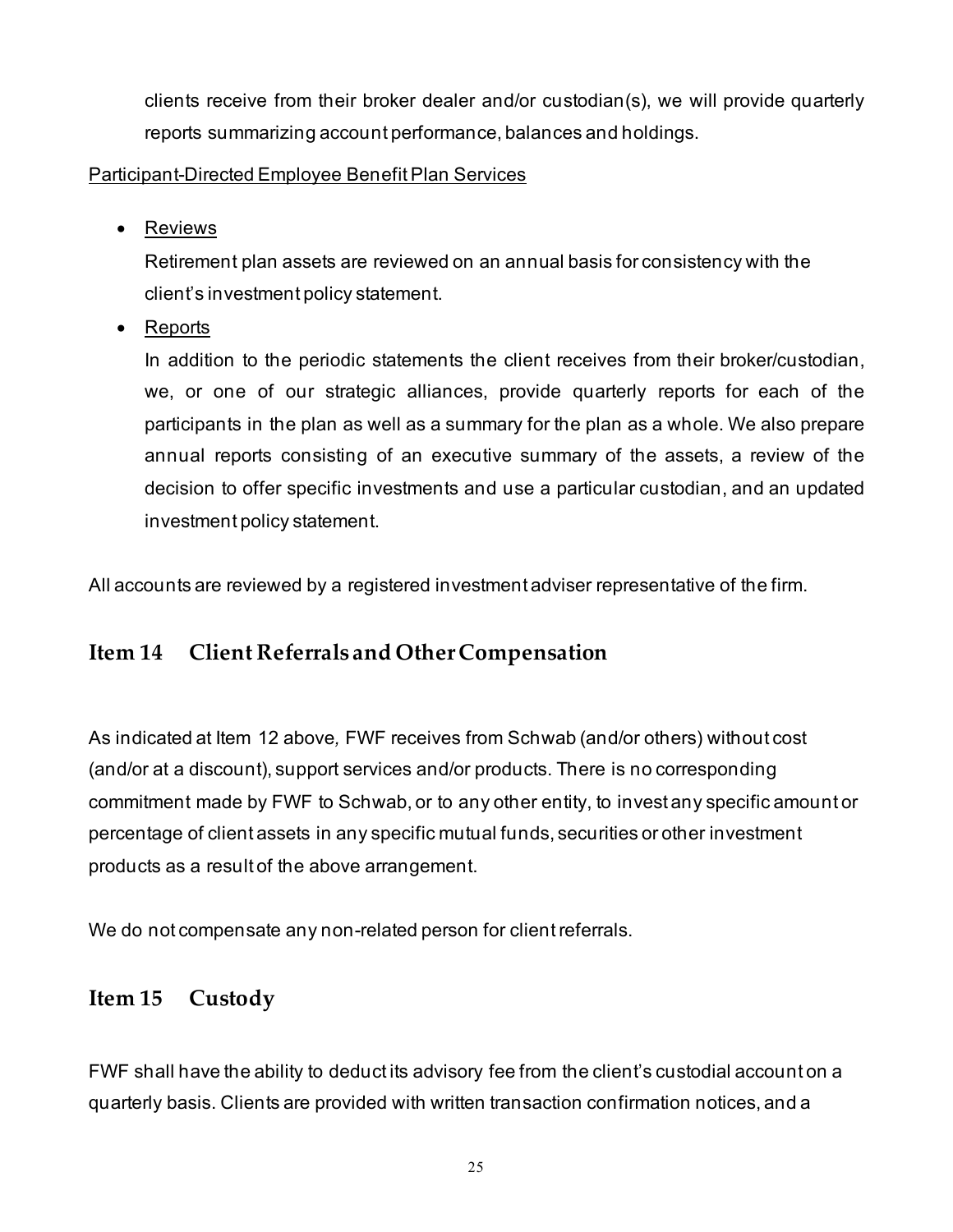written summary account statement directly from the custodian (i.e., Schwab, etc.) at least quarterly.

To the extent that FWF provides clients with periodic account statements or reports, the client is urged to compare any statement or report provided by FWF with the account statements received from the account custodian.

The account custodian does not verify the accuracy of FWF's advisory fee calculation.

FWF provides other services on behalf of its clients that require disclosure at ADV Part 1, Item 9. In particular, certain clients have signed asset transfer authorizations that permit the qualified custodian to rely upon instructions from FWF to transfer client funds to "third parties." In accordance with the guidance provided in the SEC Staff's February 21, 2017 Investment Adviser Association No-Action Letter, the affected accounts are not subjected to an annual surprise CPA examination.

# **Item 16 Investment Discretion**

Clients may hire us to provide discretionary asset management services, in which case we place trades in a client's account without contacting the client prior to each trade to obtain the client's permission.

Our discretionary authority includes the ability to do the following without contacting the client:

- Determine the security to buy or sell; and/or
- Determine the amount of the security to buy or sell

Clients give us discretionary authority when they sign a discretionary agreement with our firm, and may limit this authority by giving us written instructions. Clients may also change/amend such limitations by once again providing us with written instructions.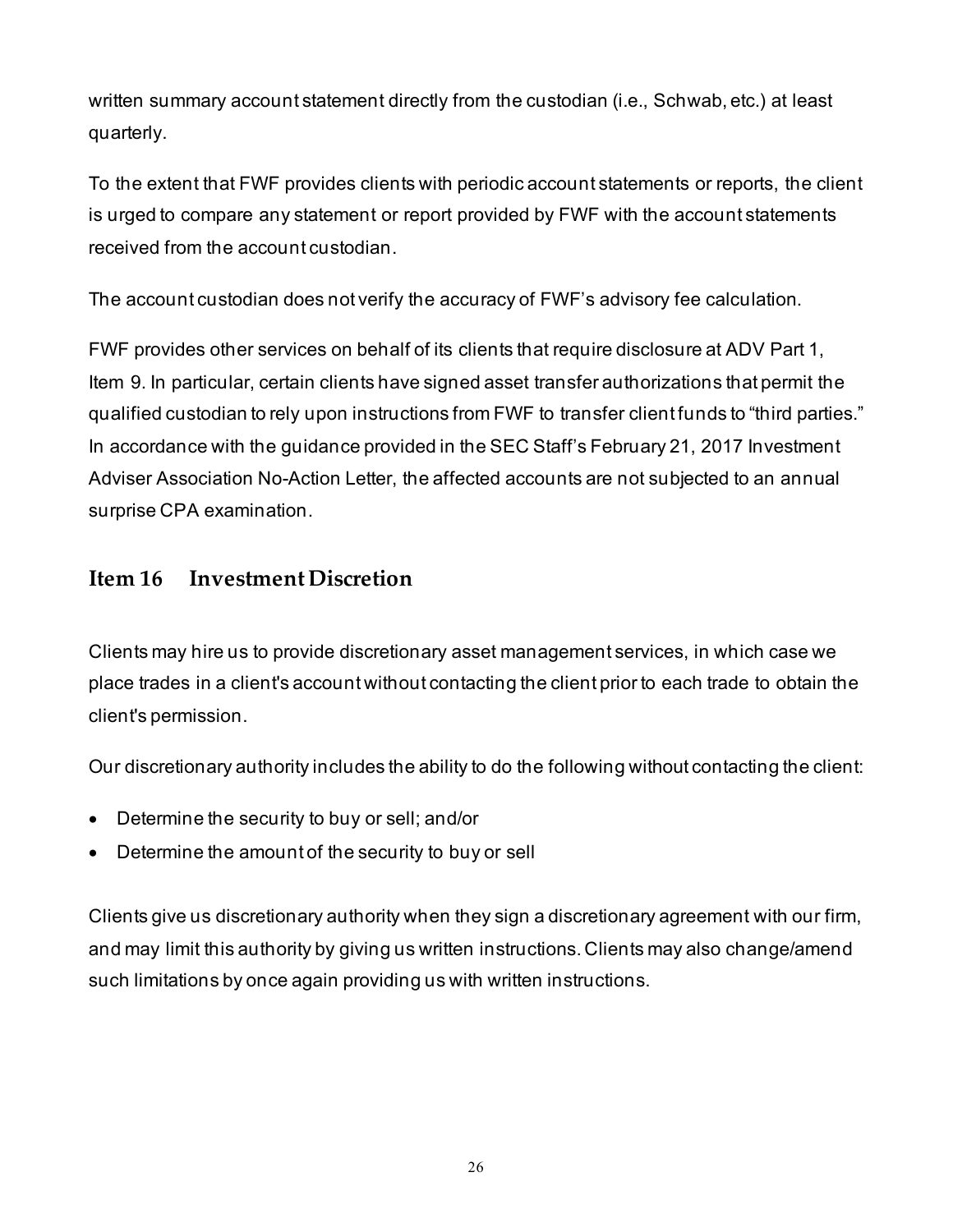### **Item 17 Voting Client Securities**

We generally vote proxies for all client accounts; however, clients always have the right to vote proxies themselves. Clients can exercise this right by instructing us in writing to not vote proxies in their account. We will vote proxies in the best interests of our clients and in accordance with our established policies and procedures. In the event a client elects to vote proxies themselves, the client will receive proxy solicitations directly from their custodian.

With respect to ERISA accounts, we offer to vote proxies unless the plan documents specifically reserve the plan sponsor's right to vote proxies. To direct us to vote a proxy in a particular manner, clients should contact Laura Chiesman by telephone, email, or in writing. Clients must ensure that Laura receives these communications otherwise it is possible that your request may not be honored. Clients can instruct us to vote proxies according to particular criteria (for example, to always vote with management, or to vote for or against a proposal to allow a so-called "poison pill" defense against a possible takeover).

These requests must be made in writing. Clients can also instruct us on how to cast their vote in a particular proxy contest by contacting us at 1300 Highway A1A, Suite 103, Satellite Beach, FL 32937 or by phone at 321-773-7773.

We have contracted with Broadridge Financial Solutions ("Broadridge") to use their Proxy Edge® platform ("PE"). PE provides proxy voting support by casting votes and keeping voting records. Under the terms of our arrangement with Broadridge, we generally follow the recommendations of Glass, Lewis & Co. ("Glass Lewis"). Glass Lewis is a neutral third party that issues recommendations based on its own internal guidelines and research, and retains a record of all of its recommendations. We believe that the retention of Glass Lewis to provide advice with respect to proxy voting is an efficient and effective means to assist us in complying with our fiduciary duties to clients, and also provides a means to avoid any impact on voting decisions that might arise from any conflicts of interests between our clients and us.

We may vote client securities in a manner that is inconsistent with Glass Lewis' recommendations when we believe it is in the best interest of our client and such a vote does not create a conflict of interest between our client and us. In such a case, we will keep a record of why we did not feel Glass Lewis' recommendation was in our client's best interest.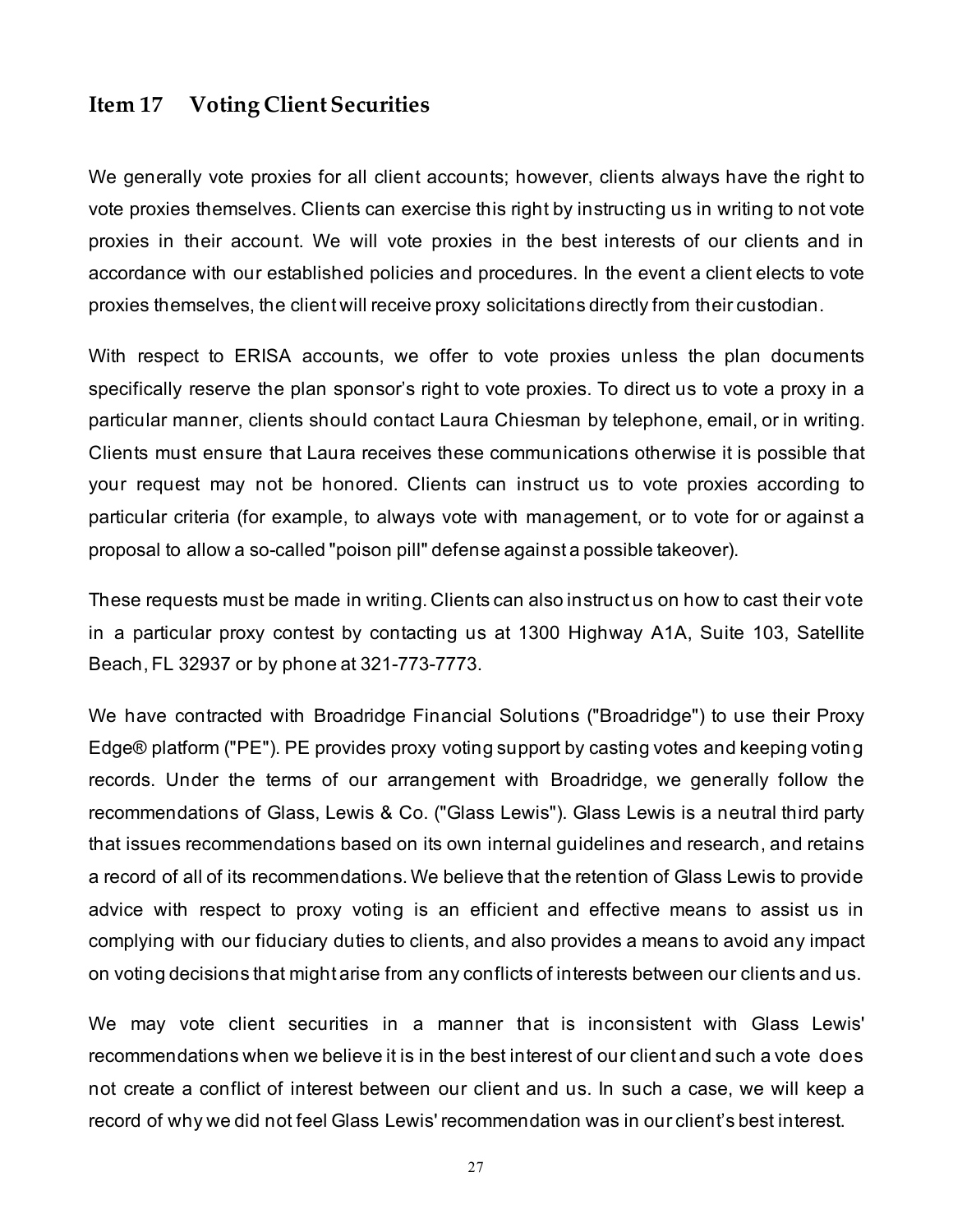Our policies do not require us to vote every proxy we receive. This may be done, for example, if: (i) the resolution of the proxy is not relevant to the client's investment; (ii) we believe the cost of voting the proxy outweighs the potential benefit derived from voting; (iii) a proxy is received with respect to securities that are no longer held; (iv) the terms of a securities lending agreement prevent us from voting a loaned security; (v) we (or PE) receive proxy materials without sufficient time to reach an informed voting decision and vote the proxies; (vi) Glass Lewis does not have a recommendation; or (vii) the terms of the security or any related agreement or applicable law preclude us from voting.

We do not disclose proxy votes to clients regarding votes cast for other clients and do not disclose such information to third parties, unless specifically requested in writing by the affected client.

Since we generally vote in accordance with Glass Lewis' recommendations, we do not believe that any conflicts of interest will impact our vote. When voting client securities in a manner that is inconsistent with Glass Lewis' recommendations, we will review any conflicts of interest that are identified. Our Chief Compliance Officer or designee will attempt to resolve the conflict of interest before we vote. In the event that the material conflict of interest cannot be reasonably resolved prior to voting, we will disclose the conflict to our client, obtain client consent or take other steps designed to ensure that a decision to vote the proxy was based on the determination of our client's best interest and was not the product of the conflict.

Clients may obtain a copy of our complete proxy voting policies and procedures by contacting Laura Chiesman, Chief Compliance Officer, by telephone, email, or in writing. Clients may request, in writing, information on how proxies for their shares were voted. If any client requests a copy of our complete proxy policies and procedures or how we voted proxies for their account(s), we will promptly provide such information to the client.

If desired, clients may direct us to transmit copies of class action notices to the client or a third party. Upon such direction, we will make reasonable efforts to forward such notices in a timely manner.